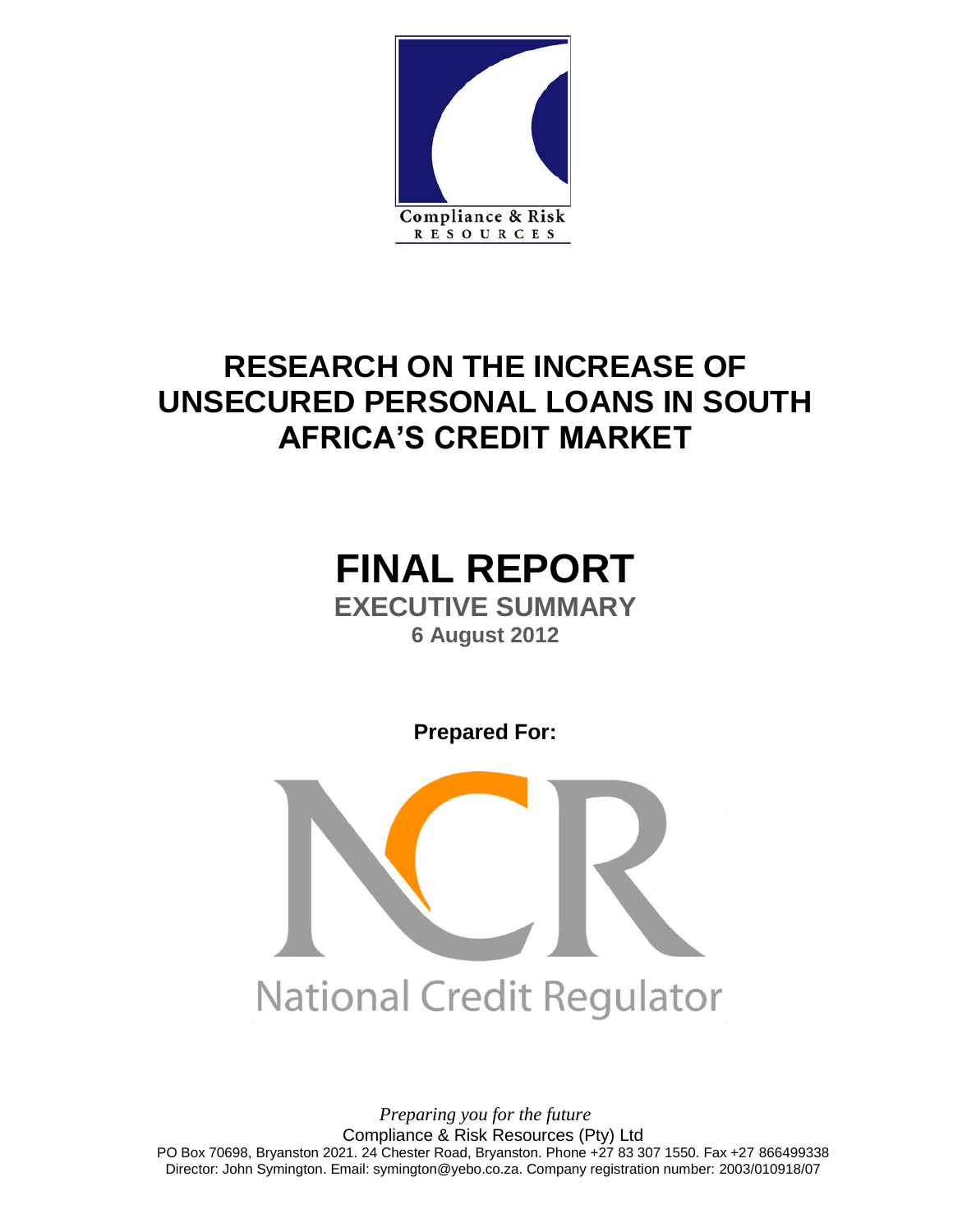# **INDEX**

Research undertaken to determine the factors that are causing the increase in unsecured personal loans (from both the supply and demand side perspectives) and the implications thereof for consumers, credit providers and the credit industry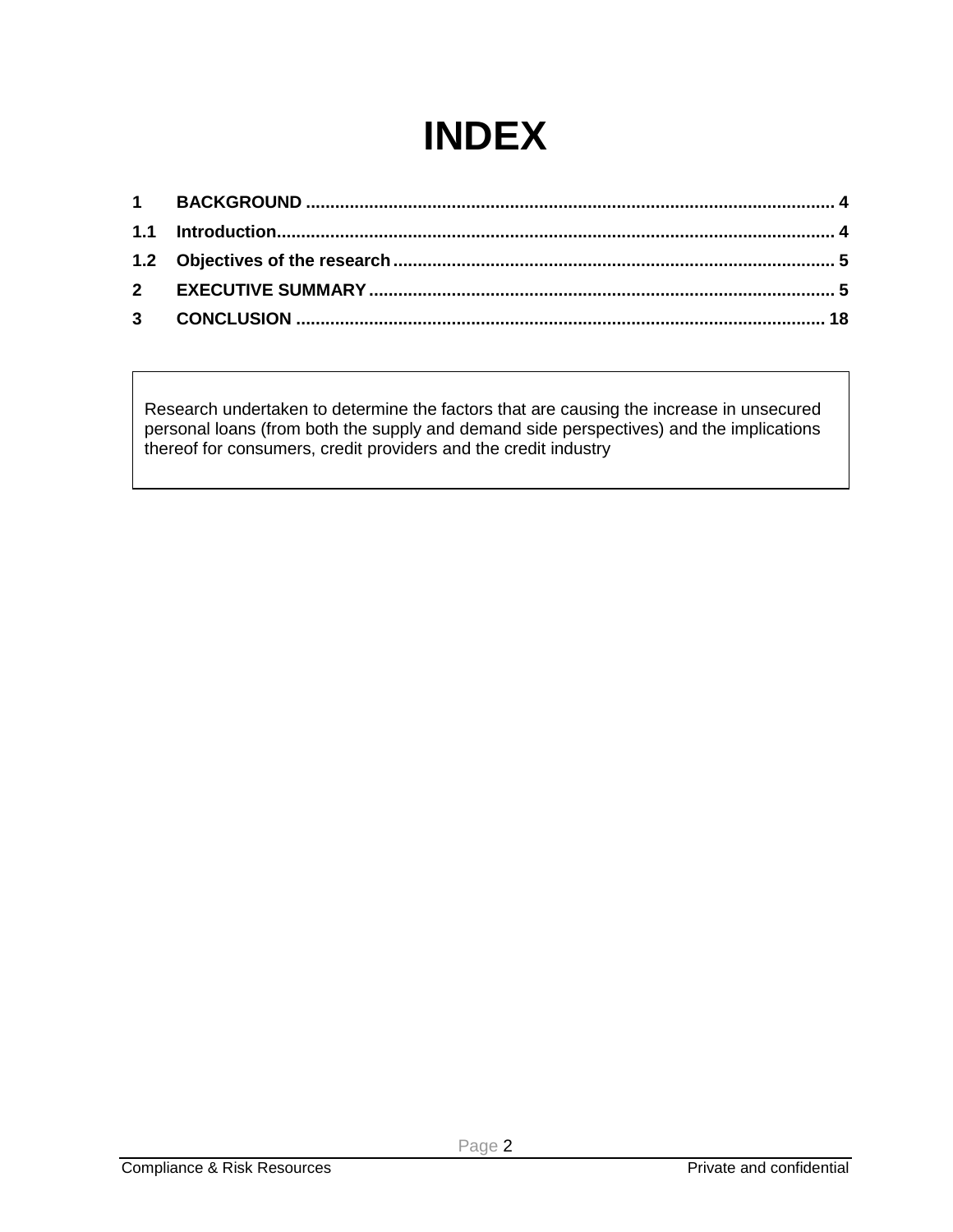### **ACKNOWLEDGEMENTS**

This research report has been prepared for the NCR. All aspects of the report that has been prepared have been work-shopped with NCR staff members who have provided extensive input and have over the duration of the project actively participated in its preparation.

Research has been carried out with the support, cooperation and assistance of credit providers that have been asked to participate in the study. They have spent a significant amount of time and resources on providing input. The industry experts / stakeholders that participated provided valuable insights and have facilitated an opportunity to identify the factors that are relevant in considering the growth in unsecured personal loans. Sincere thanks are extended to all those that contributed towards the study.

The report has been prepared by Compliance & Risk Resources in the interests of maintaining a sustainable consumer credit market.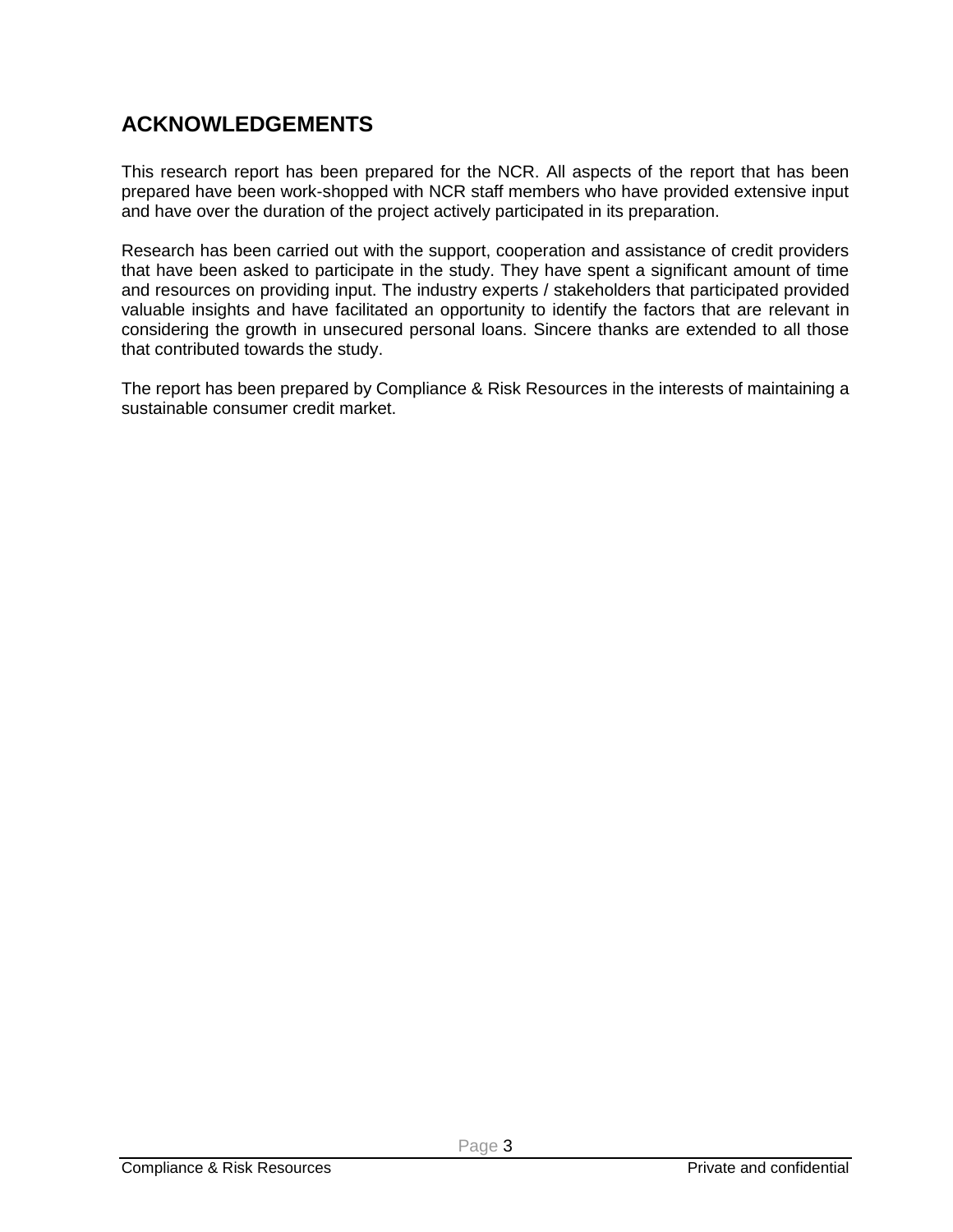#### **1 BACKGROUND**

#### **1.1 Introduction**

In view of the increase in unsecured credit granted statistics seen in the quarterly Form 39 information received from credit providers by the National Credit Regulator (NCR), research relating to the factors that are relevant to understanding this growth has been conducted. The research was commissioned following the application of the NCR's procurement process and Compliance & Risk Resources was appointed as service provider to undertake a limited scope study.

In order to keep the scope of the research manageable in the light of the project timelines, the focus has been on the unsecured personal loans product, which is the most significant and fastest growing component of the unsecured credit products.

It is noted that unsecured personal loans refers to loans which are repayable over a period of time in installments where there is no security that the credit provider can rely on to recover their debt if repayments are not made.

The study included consideration of insights gained during workshops held with NCR staff members as well as workshops held with industry associations and other regulators. Stakeholders that have an interest in the reported growth in unsecured lending have been interviewed and a number of industry workshops have been held in order to obtain a broad understanding of the implications of the aforementioned on the credit market. Ten credit providers were selected to take part in the study and were requested to submit a research questionnaire and statistical information relating to unsecured personal loans. Interviews were held with each of the credit providers.

It is evident that the increase in unsecured lending has attracted attention from the media and numerous reports covering the unsecured credit growth have been published. Some have raised concerns relating to increases in relatively expensive credit that may result in unsustainable credit growth. There are two overriding considerations from a sustainability perspective in this regard, firstly considerations relating to financial stability or the financial system, and secondly considerations that fall within the consumer protection objectives that have been established in South Africa.

The South African Reserve Bank has published the following perspectives that relate to financial stability $^1$ :

*"One way of defining financial stability is in terms of the requirements to achieve it. It requires a robust financial system, which may be defined as a system having the ability*  to prevent, predict and withstand shocks under all types of domestic and international *market conditions. Financial stability can further be described as the absence of macroeconomic costs of disturbances in the system of financial exchange between households, businesses and financial-service firms. Another definition used by some commentators is that financial stability is a sustained condition of stability in the financial system that ensures the efficient functioning of institutions and markets and low volatility in prices, interest rates and exchange rates. When the whole or an important part of the financial sector is at risk, the situation can be described as financially unstable."*

 $\overline{a}$ 

<sup>&</sup>lt;sup>1</sup> South African Reserve Bank. [http://www.resbank.co.za.](http://www.resbank.co.za/) Referenced 25 June 2012.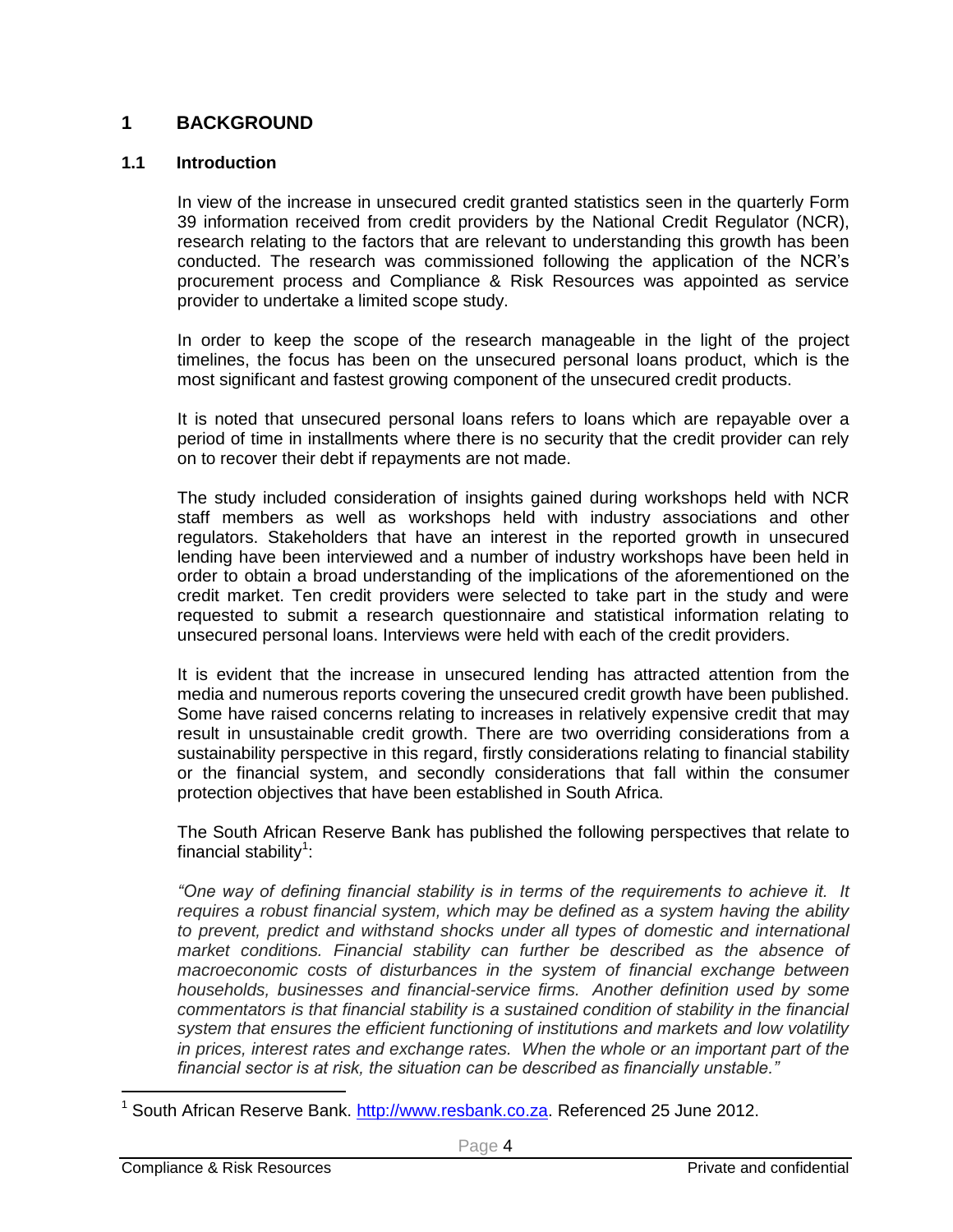It is noted that consideration of the above does not fall within the scope of the research project conducted. This report specifically addresses key aspects of sustainability in the light of the significant expansion of unsecured personal loans business by credit providers, with the focus of the study on consumer protection matters that fall within the ambit of the NCA requirements and the NCR's supervisory mandate. This should be seen in the light of the stated purpose<sup>2</sup> of the NCA, i.e. "to promote and advance the social and economic welfare of South Africans, promote a fair, transparent, competitive, sustainable, responsible, efficient, effective and accessible credit market and industry".

The respective variables that influence both the supply and demand side of the growth seen in unsecured personal loans cannot be viewed in isolation and are multidimensional and complex. For instance, credit providers are not, in the current industry conditions and regulatory framework, incentivised to offer mortgages to clients to the extent that they were in the past, i.e. prior to the financial crash in 2008. The somewhat constrained growth that has been seen in mortgages has in turn had the effect of increasing the demand for unsecured lending products. Other factors that have influenced the supply of credit include the margins that can be made in respect of unsecured personal loans in the changing shape of the credit market. The extent to which unsecured personal loans demand is maintained at current levels will depend on various market conditions, however, the indications are that, in the short to medium term, there will be continued high growth in unsecured lending products.

#### **1.2 Objectives of the research**

As stated in the study terms of reference:

"The objective of the research undertaken is to determine the factors that are causing the increase in unsecured personal loans (from both the supply and demand side perspectives) and the implications thereof for consumers, credit providers and the credit industry".

This was designed to assist the NCR to gain an understanding of the growth in unsecured personal loans and inform policy on consumer credit competency and lending practices.

#### **2 EXECUTIVE SUMMARY**

The reasons for the growth in unsecured lending are complex and multidimensional in nature and the drivers of credit supply and demand behavior cannot be singled out and analysed in isolation.

There are numerous interrelated considerations that have a bearing on the credit market developments that have been tracked by the NCR in respect of the high growth in unsecured lending. As shown in the lending statistics that are maintained by the NCR, mortgage advances have grown at a relatively constrained rate since the financial crash in 2008, which have, to an extent, meant that consumers that could in the past have had access to mortgage finance may now opt for unsecured credit to meet their needs. This

 $\overline{a}$ 

<sup>&</sup>lt;sup>2</sup> Section 3 of the National Credit Act No. 34, 2005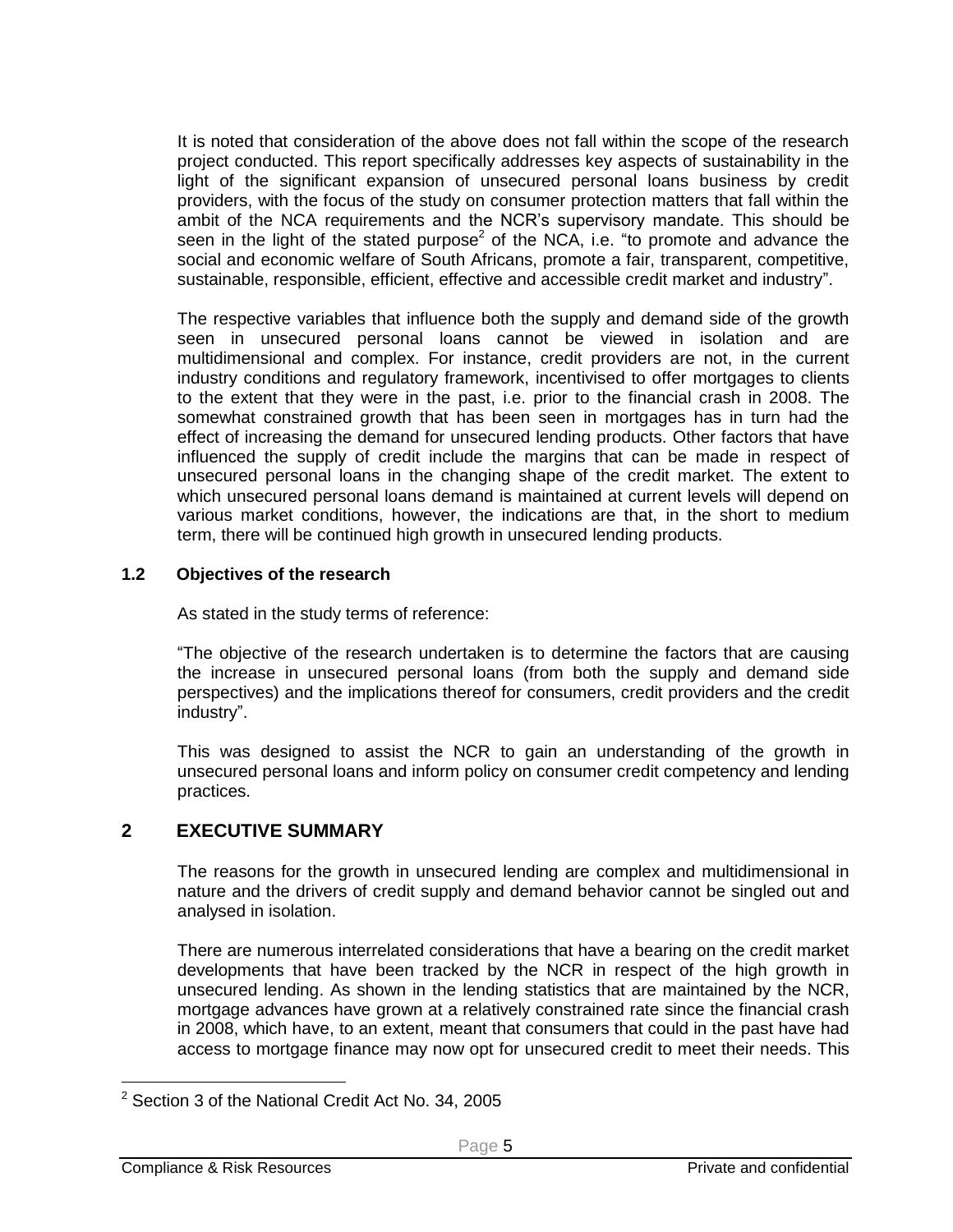low growth in mortgages is due to a number of factors including: Unfavourable property market conditions with depressed property market values, costs relating to bond origination, difficulties in realising security where credit providers experience challenges in evicting tenants, debt review process challenges, relatively low margins and an anticipated increase in capital requirements.

It is noted that unsecured personal loans are not a full substitute for secured lending due to the product features thereof, particularly in respect of mortgages that have long repayment terms, but can be seen as complementary. However, with the advertised increase in the maximum unsecured personal loan amount offered by a credit provider to R230k over a maximum period of 84 months, the range of expenditure that a consumer can finance is extended (although at this juncture a relatively low proportion of loans have large balances).

The demand for unsecured personal loans is seen in the increasing number of applications that have been made by consumers. This is a product that credit providers have focused on in meeting the demand for credit. Factors that have influenced growth in this regard include the relative ease and speed at which the likes of unsecured personal loans can be obtained.

Unsecured personal loans have represented an attractive market opportunity for credit providers who have actively pursued a lending growth strategy in this product, particularly as a result of the margins that can be made in the current market.

The respective debtors book balances and year-on-year growth relating thereto is shown in the table below.

| <b>Credit type</b>       | <b>Balance</b><br><b>Rand Value</b><br>Q1 2012 | $%$ of<br><b>Total</b> | <b>Y-On-Y Growth</b><br><b>Rand Value</b> | Y-On-Y<br>Growth % |
|--------------------------|------------------------------------------------|------------------------|-------------------------------------------|--------------------|
| Mortgages                | 796 329 489 998                                | 60,3%                  | 26 438 075 909                            | 3,4%               |
| <b>Secured Credit</b>    | 255 553 185 573                                | 19,4%                  | 29 205 139 923                            | 12,9%              |
| <b>Credit Facilities</b> | 147 340 976 725                                | 11,1%                  | 14 309 377 159                            | 10,8%              |
| <b>Unsecured Credit</b>  | 120 811 141 417                                | 9.1%                   | 39 946 611 269                            | 49,4%              |
| <b>Short-Term Credit</b> | 882 031 713                                    | 0.1%                   | 184 549 294                               | 26,5%              |
| Total                    | 1 320 916 825 426                              | 100,0%                 | 110 083 753 554                           | 9,1%               |

**Figure 1 – Summary of gross debtors book**

Source: NCR

Mortgages remain the dominant product, which represents some 60.3% of the overall credit book in respect of Q1 2012. This has reduced from 62.7% in respect of Q4 2007, i.e. in the light of the constrained growth mortgage book growth with Q4 2011 y-on-y growth recorded at R26bn, 3.4%. On the other hand there has been strong Q1 2012 yon-y growth in unsecured lending of R40bn, 49.4%, although this was off a relatively low base.

It is evident that the mass and middle market demand for credit was recognised by organisations such as African Bank and Capitec, which have been effective in targeting this segment and have successfully grown their lending books in recent years. Business opportunities in this regard have also been recognised by the larger banks, which have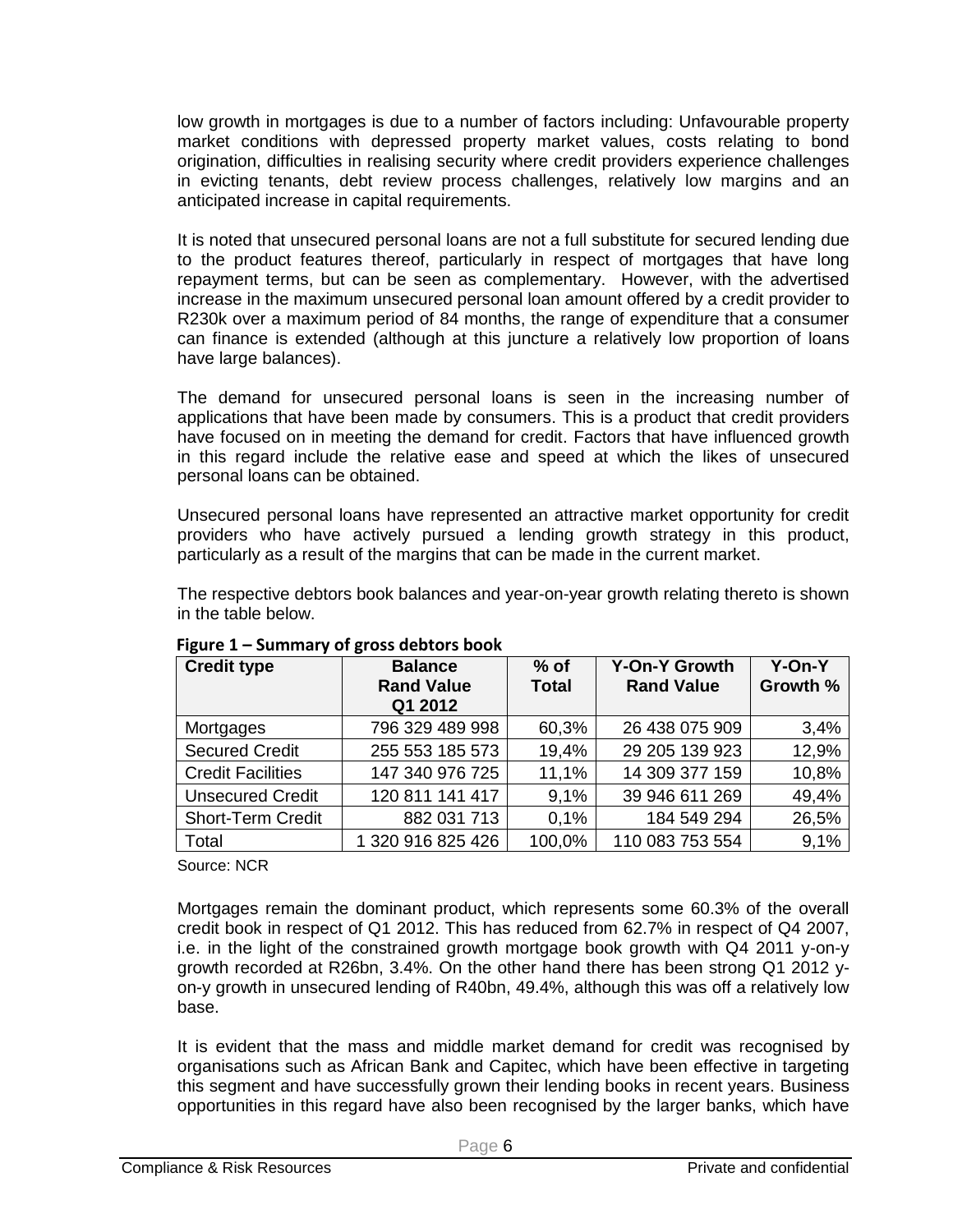implemented business plans that include growth in the unsecured lending sector of the market.

The high proportion of consumers with impaired accounts at credit bureaus is a concern from a consumer credit health perspective. It is submitted that the level of indebtedness should be viewed from 2 broad perspectives. Firstly, from a consumer credit standpoint at an individual affordability level, e.g. from the point of view of the adequacy and effectiveness of the procedures that have been developed and implemented by credit providers. Secondly, from the perspective of the overall level of indebtedness of consumers in South Africa, ideally in respect of an appropriate categorisation of consumers at a national level.

Access to credit, pricing levels and credit risks are inextricably linked. For example, unsecured personal loans are often offered to consumers that do not qualify for other forms of finance due to their risk profiles. Consumers that represent higher risks will be charged higher interest rates and it will be anticipated that there will be a relatively high level of overdue accounts and defaults in respect of such clients. It is, accordingly, not surprising that these consumers are reported to have a significant level of impaired accounts with credit bureaus. If it is accepted that, at an overall industry level, some 38% (the estimated proportion ranges from 38% to 46% depending on the information source / basis used) of consumers have accounts that are more than three months in arrears (in respect of all types of credit and financial commitments), then some 7.3 million consumers of the 19.3 million credit active consumers will fall into this category. It has been estimated that some 3.6 million of these consumers are "deeply impaired". Whichever way you look at these figures, they translate into a significant "number of people" that are financially stressed. It is submitted that credit health in the market should be understood from the perspective of the consumer in a holistic manner.

It is reasoned that further regulation of the credit market will not, in itself, eliminate or significantly reduce an undesirable level of debt stress in the market. While it is accepted that there is ground to cover in providing guidelines to the industry in respect of affordability assessment and that improved compliance will certainly be in the interests of consumers and benefits will be derived therefrom, the current credit market framework is geared towards encouraging access to credit and there is an inherent likelihood that large numbers of consumers will have challenges in meeting their debt commitments. Access to credit is facilitated through the relatively high interest rate caps in respect of unsecured personal loans as well as the other revenue streams that are available to credit providers, including credit life premiums. If these are changed, access to credit will be impacted.

Factors relating to both the supply and demand for credit have been addressed in the study. The level of compliance with key regulatory requirements by some credit providers is a concern and it is submitted that benefit will be derived from targeted interventions by the credit supervisor with a view to monitoring and supervising the critical aspects of compliance with the NCA (this is dependent on resources to undertake specific reviews of credit providers including onsite interventions). Certain market practices require consideration and it is suggested that the extent of such practices should be determined. On the other hand, consumer credit behaviour that does not support the development of healthy credit uptake is a concern, for example the so-call "don't want to know" attitude. The question of why consumers are often not keen to find out what their credit status is requires further consideration. Other matters that are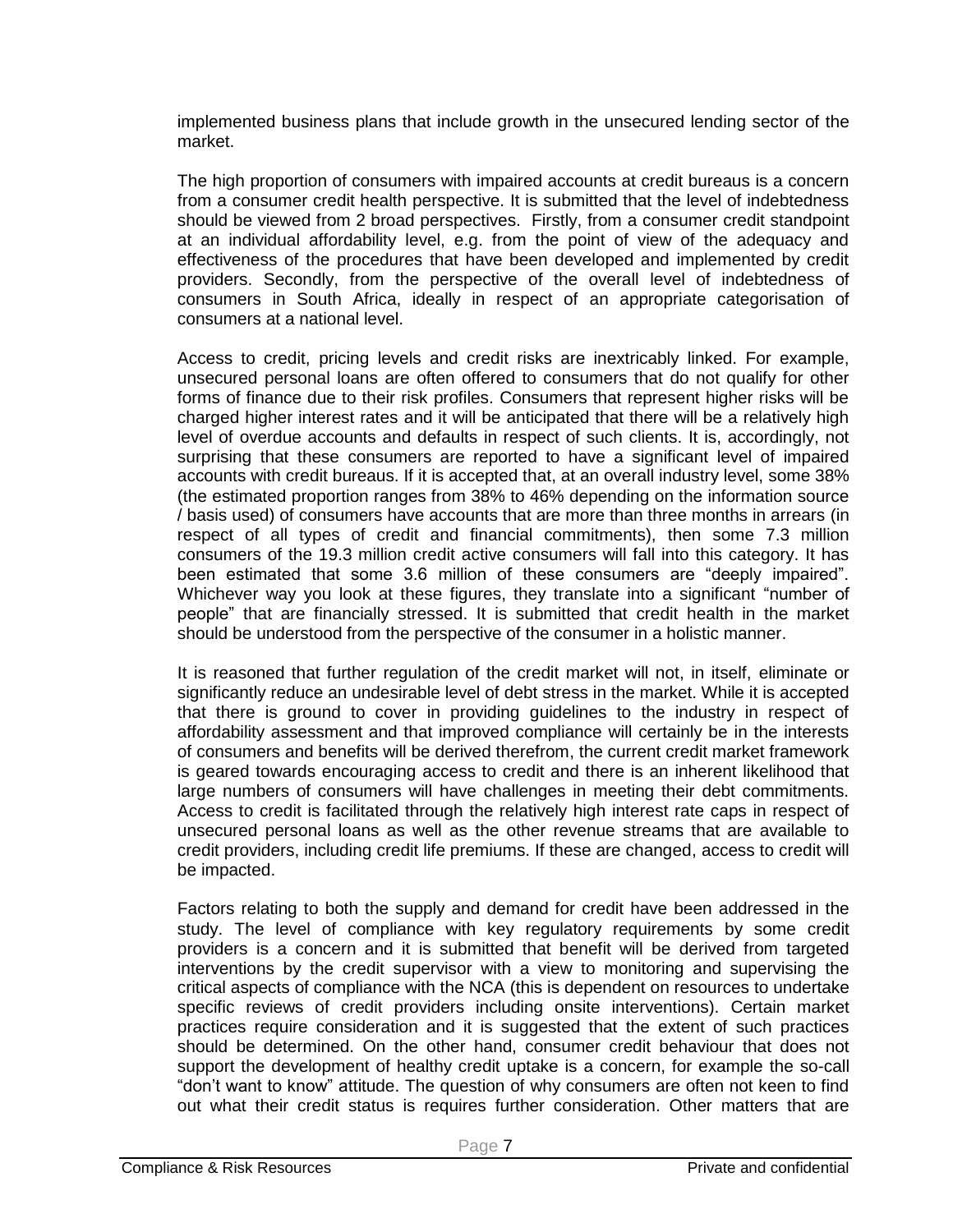relevant in this regard are the general lack of shopping around for quotes and the apparent price insensitivity of some consumers. A broad based consumer education programme will provide consumers with valuable support.

The governance of credit providers is fundamental to the level of compliance with regulatory requirements. All credit providers should have a governance framework and process that is appropriate to their circumstances and business profile. Quick wins relating to compliance can be achieved by supervisors in this regard. This could be developed on the back of the compliance report that has been implemented by the NCR<sup>3</sup>, notably in respect of question 12.1, i.e. in respect of compliance assurance.

The factors that should be considered in understanding the increase in unsecured personal loans are highlighted in the table below together with key considerations relating thereto. These include the level of competition in the industry, compliance with applicable NCA requirements, cost of credit, market practices, credit life insurance, risk mitigation by credit providers, level of indebtedness, access to finance, features of unsecured personal loans, effect of alternative methods of funding and the use of credit by consumers.

| <b>Factor</b>                              | <b>Considerations</b>                                                                                                                                                                                                                                                                                                                                                                                                                                                                                                                                                                                                                                                                                                                                                                                                                                                       |
|--------------------------------------------|-----------------------------------------------------------------------------------------------------------------------------------------------------------------------------------------------------------------------------------------------------------------------------------------------------------------------------------------------------------------------------------------------------------------------------------------------------------------------------------------------------------------------------------------------------------------------------------------------------------------------------------------------------------------------------------------------------------------------------------------------------------------------------------------------------------------------------------------------------------------------------|
| Level of<br>competition in<br>the industry | The "micro-lending banks" have achieved strong lending growth in<br>recent years. They have specifically targeted unsecured personal<br>loans, a product that facilitates access to finance. This lending<br>growth strategy has been followed by the large banks, having<br>recognised the business opportunity in this regard and credit<br>providers actively compete for market share.                                                                                                                                                                                                                                                                                                                                                                                                                                                                                  |
|                                            | However, the lack of consumer "shopping around" for credit and the<br>apparent price insensitivity in respect of a broad base of consumers<br>is a concern from a competition perspective.                                                                                                                                                                                                                                                                                                                                                                                                                                                                                                                                                                                                                                                                                  |
|                                            | Notably, the NCA disclosure and other requirements were designed<br>to improve consumer understanding of the credit they take up as well<br>as encourage competition. One of the key outcomes relating thereto<br>should be consumer choice where comparative quotes will provide<br>valuable information in making credit decisions. It is suggested that<br>benefits would be derived from investigating the underlying causes of<br>consumer behaviour that is "installment" focused as opposed to "cost<br>of credit" focused, i.e. where consumers make credit decisions in the<br>light of the affordability of installment amounts payable (usually<br>monthly) without obtaining quotes from different credit providers.<br>A significant amount of unsecured personal loans are written at the<br>margin, i.e. at or close to the interest rate cap of 32.1%. Such |

*Figure 2 – Factors for consideration in respect of growth in unsecured personal loans*

 $\mathbf{3}$ NCR Guideline Number 2, September 2010, provides the format and content of the Compliance Report together with instructions regarding the completion and submission thereof. The report must be submitted to the NCR by credit providers annually.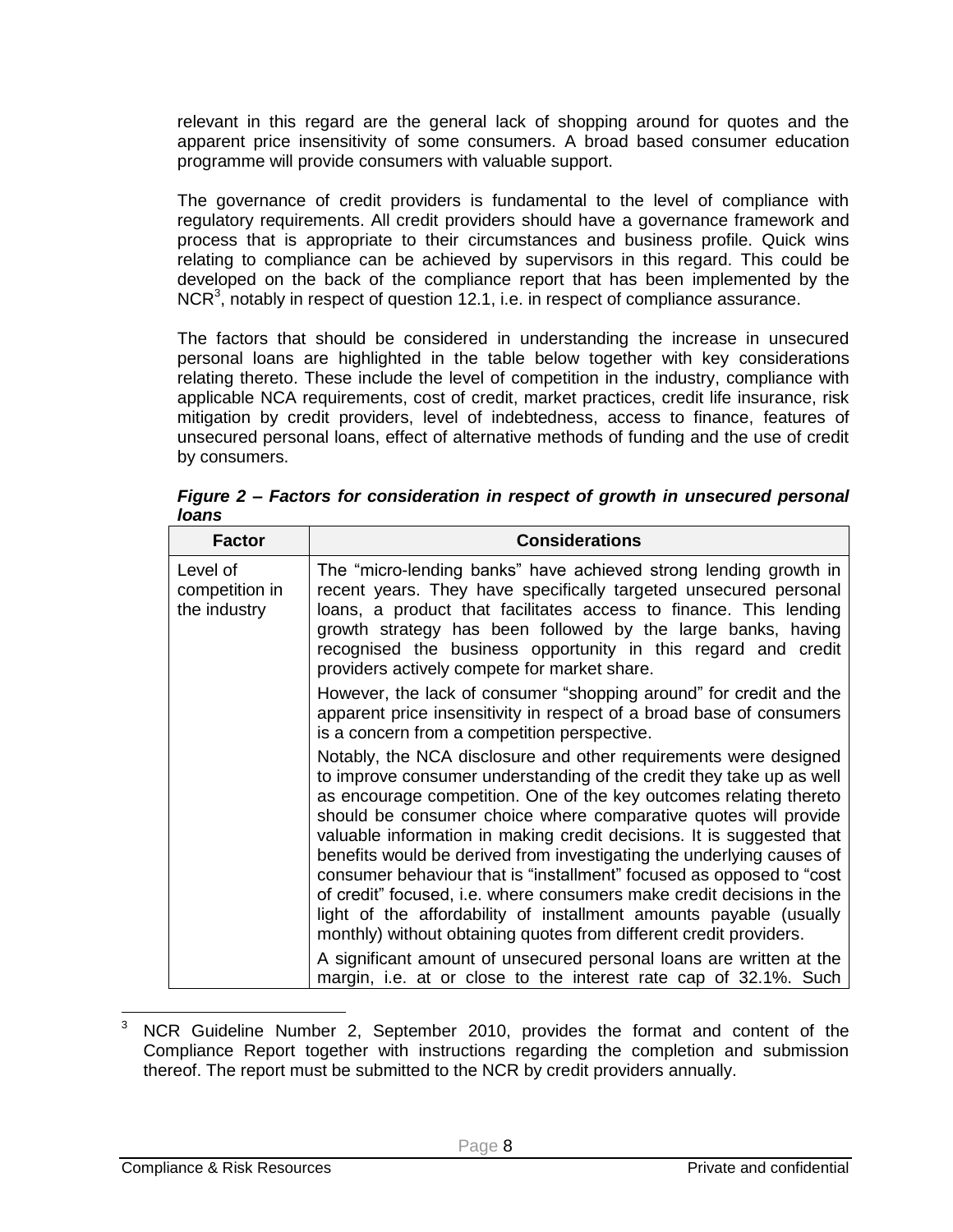| <b>Factor</b>                                               | <b>Considerations</b>                                                                                                                                                                                                                                                                                                                                                                                                                                                                                                                                                                                                                                                                                                                                              |
|-------------------------------------------------------------|--------------------------------------------------------------------------------------------------------------------------------------------------------------------------------------------------------------------------------------------------------------------------------------------------------------------------------------------------------------------------------------------------------------------------------------------------------------------------------------------------------------------------------------------------------------------------------------------------------------------------------------------------------------------------------------------------------------------------------------------------------------------|
|                                                             | lending is typically advanced to higher risk customers, who will<br>perhaps most benefit from the NCA requirements. It is suggested<br>that monitoring of business that falls into this category will provide<br>ongoing perspectives needed to understand the effectiveness of<br>consumer protection measures in the light of the market dynamics.                                                                                                                                                                                                                                                                                                                                                                                                               |
| Compliance<br>with applicable<br><b>NCA</b><br>requirements | At face value, the participating credit providers are able to show that<br>they have policies and procedures that are designed to ensure<br>regulatory requirements.<br>compliance<br>with<br>The<br>governance<br>framework and process of credit providers is central to the<br>implementation and effectiveness thereof and plays a crucial role in<br>the development of a so called "compliance culture".                                                                                                                                                                                                                                                                                                                                                     |
|                                                             | However, in the light of representations made at focus group<br>sessions held, interviews with industry experts and meetings held<br>with credit market stakeholders, as well as the findings of previous<br>research, there are significant compliance challenges. It is suggested<br>that consideration should be given to the underlying causes of<br>compliance shortfalls that have been identified.                                                                                                                                                                                                                                                                                                                                                          |
|                                                             | A review of credit agreements has revealed that disclosures<br>contained in unsecured personal loan credit agreements have<br>significantly improved with the implementation of the NCA. However,<br>the layout, format, clarity and complexity of the language used in<br>respect of the different credit provider agreements vary significantly.<br>Some areas for development have been identified.                                                                                                                                                                                                                                                                                                                                                             |
|                                                             | Input provided by consumers during focus group sessions, as well as<br>perspectives offered by industry experts during interviews, indicates<br>that reckless lending is a factor that requires ongoing attention.                                                                                                                                                                                                                                                                                                                                                                                                                                                                                                                                                 |
|                                                             | The limited review of credit agreements that has been undertaken as<br>part of the study indicates that the participating credit providers have<br>developed procedures to assess affordability of consumers, but it is<br>evident that these are not consistently formulated or applied across<br>the credit providers in question. This is, to a large extent, a result of<br>the limited regulatory specification or industry guidance relating to<br>the nature, timing and extent of affordability assessments that must<br>be carried out. It is suggested that consideration should be given to<br>providing high level principle based guidance to credit providers.<br>Rules based "one size fits all" regulation is not recommended at this<br>juncture. |
|                                                             | Further research would be needed to determine the level of<br>compliance with NCA requirements.                                                                                                                                                                                                                                                                                                                                                                                                                                                                                                                                                                                                                                                                    |
| Cost of credit                                              | Unsecured personal loans are generally written at prices that are<br>higher than secured lending. This is due to a number of factors, the<br>most important being the assessment of the risk relating to any<br>particular loan as well as costs that are incurred by credit providers.<br>Unsecured loans are not a full substitute for secured lending in that,<br>due to their terms and conditions, they will not be appropriate for<br>financing the entire spectrum of assets that are acquired by<br>consumers. There is some degree of overlap and, to an extent,                                                                                                                                                                                          |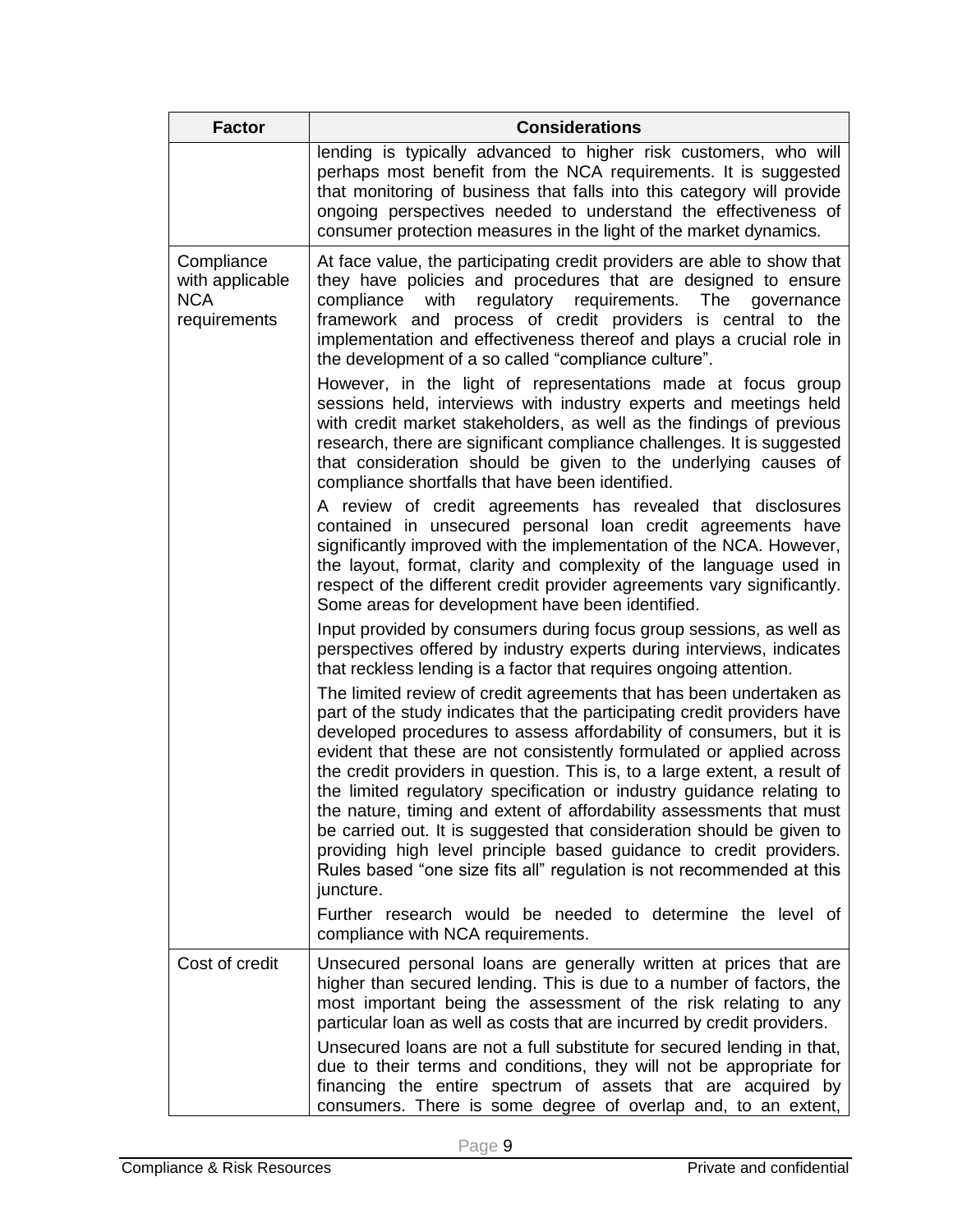| <b>Factor</b>       | <b>Considerations</b>                                                                                                                                                                                                                                                                                                                                                                                                                                                                                                                                                                                                                                                                                                                                                                                                                                            |
|---------------------|------------------------------------------------------------------------------------------------------------------------------------------------------------------------------------------------------------------------------------------------------------------------------------------------------------------------------------------------------------------------------------------------------------------------------------------------------------------------------------------------------------------------------------------------------------------------------------------------------------------------------------------------------------------------------------------------------------------------------------------------------------------------------------------------------------------------------------------------------------------|
|                     | unsecured personal loans are complementary to secured lending. A<br>direct comparison of the costs between unsecured personal loans<br>and secured lending products should be seen within the context of<br>the respective product characteristics.                                                                                                                                                                                                                                                                                                                                                                                                                                                                                                                                                                                                              |
|                     | The average cost of credit in respect of unsecured personal loans<br>(Q3 2011) for the ten largest suppliers of unsecured personal loans<br>was 23.5%. This compares to the cost of credit in respect of<br>mortgages which is closely linked to the prime interest rate, 9% over<br>the course of the study.                                                                                                                                                                                                                                                                                                                                                                                                                                                                                                                                                    |
|                     | The majority of the unsecured personal loans book is written at fixed<br>rates, which is beneficial to the consumer in a rising interest rate<br>market, i.e. their repayments will not increase when the repo rate<br>increases (visa versa for a decreasing interest rate pattern).<br>However, new loans would be subject to higher interest rate caps<br>when rates increase.                                                                                                                                                                                                                                                                                                                                                                                                                                                                                |
|                     | Although there is differentiated pricing across the market according<br>to the size of unsecured personal loans granted, some credit<br>providers price all their agreements at or near the margin, 32.1% at<br>the time of conducting research. This appears to be due to their<br>market positioning.                                                                                                                                                                                                                                                                                                                                                                                                                                                                                                                                                          |
|                     | It is suggested that regulatory requirements relating to the disclosure<br>of cost of credit should be considered with view towards including the<br>cost of credit life insurance. Further, it is suggested that disclosure of<br>a "repayment multiple" which includes all costs will assist consumers<br>in understanding the cost implications of credit taken $up4$ . This will, in<br>the light of the consumer focus on the installment payable as<br>opposed to the components of the cost of credit, provide consumers<br>with a valid basis on which to compare loans and understand the<br>implications thereof.                                                                                                                                                                                                                                      |
| Market<br>practices | Credit providers are actively targeting unsecured personal loans as a<br>business growth opportunity.                                                                                                                                                                                                                                                                                                                                                                                                                                                                                                                                                                                                                                                                                                                                                            |
|                     | Certain market practices indicate their business approach and<br>consideration thereof would be of value from a consumer protection<br>perspective, i.e. in the light of the benefits that are derived from<br>having clear specification relating to practices that are acceptable<br>bearing in mind that this should promote a level playing field. The<br>following practices have been identified in this regard - zero percent<br>loans (where no interest is charged and all revenue is derived from<br>fees and credit life insurance), payment holidays (where repayments<br>are suspended either at the outset of a loan or during the term<br>thereof, but interest and fees will be charged, which means that<br>increased amounts must be paid in future), certain aggressive<br>advertising practices (where consumers are targeted with offers to |

 4 **"**Loan repayment multiple**"** means the number times the total installments in respect of a loan exceeds the capital amount advanced.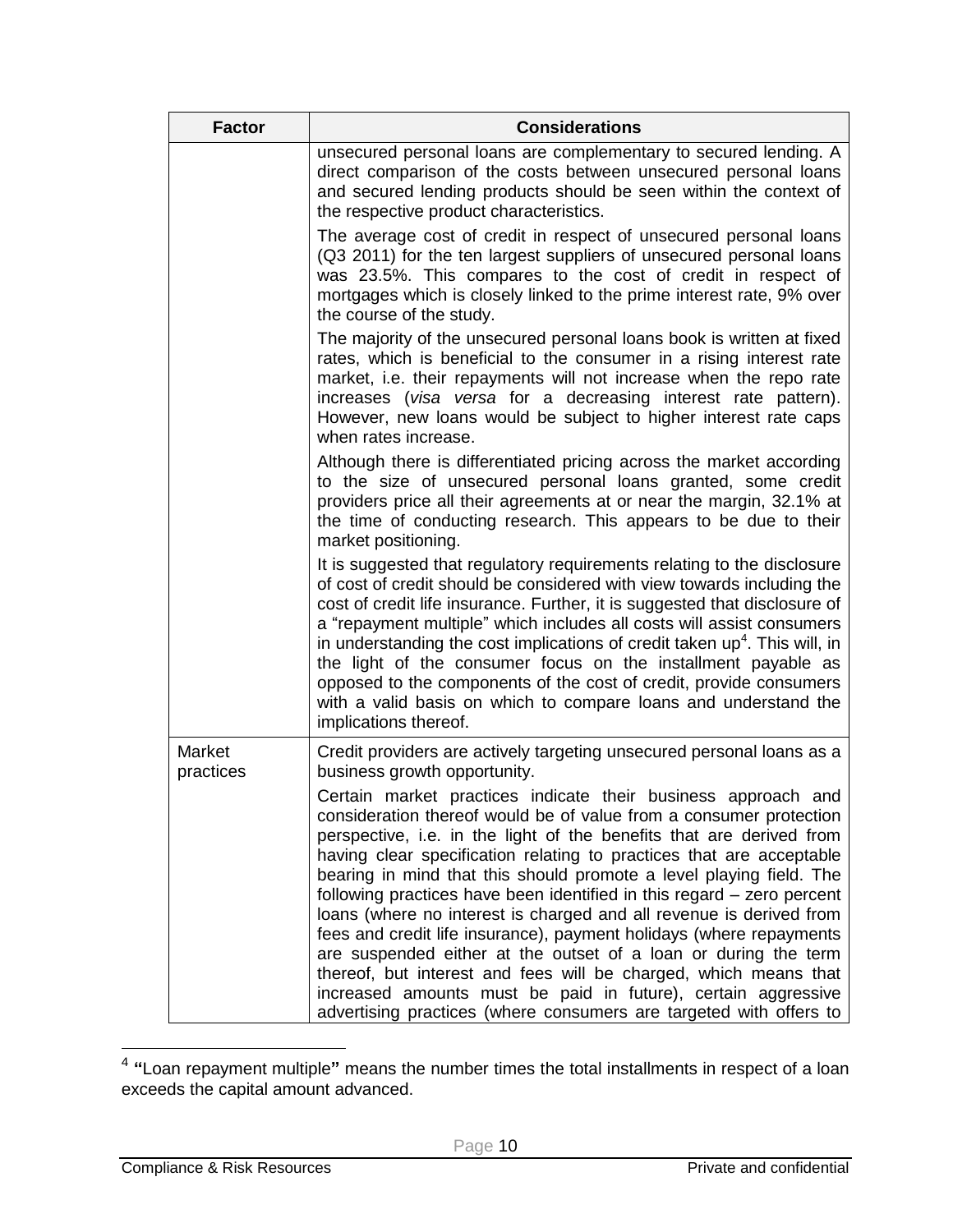| <b>Factor</b>                                    | <b>Considerations</b>                                                                                                                                                                                                                                                                                                                                                                                                                                                                                                                                                                                                                                                                                                                                                                                                                                 |
|--------------------------------------------------|-------------------------------------------------------------------------------------------------------------------------------------------------------------------------------------------------------------------------------------------------------------------------------------------------------------------------------------------------------------------------------------------------------------------------------------------------------------------------------------------------------------------------------------------------------------------------------------------------------------------------------------------------------------------------------------------------------------------------------------------------------------------------------------------------------------------------------------------------------|
|                                                  | take up credit, including cell phone sms offers) and credit bureau<br>enquiries (where batch enquiry volumes have significantly increased<br>which could, to an extent, be due to marketing activities). The<br>aforementioned have elements that are unfavourable for consumers,<br>particularly where the implications thereof are not understood, as<br>well as elements that are favourable, e.g. where a payment holiday<br>is provided to a consumer that is not debt stressed but will for a<br>period not have cash flow to make payments. Other practices that<br>require consideration are ATM and other loans that are applied for<br>and approved electronically.<br>Comprehensive consumer education initiatives that promote healthy<br>consumer demand behaviour, will play a positive role from a<br>consumer protection perspective. |
| Credit life<br>insurance                         | Credit life insurance is a feature of the unsecured personal loans<br>market. Credit providers generally require consumers to take out<br>insurance, but allow the option of substituting their own policy.                                                                                                                                                                                                                                                                                                                                                                                                                                                                                                                                                                                                                                           |
|                                                  | Credit life insurance premiums are a significant revenue stream and<br>contribute some 11% (Q1 2012 statistics) to the overall revenue of<br>credit providers in respect of unsecured personal loans.                                                                                                                                                                                                                                                                                                                                                                                                                                                                                                                                                                                                                                                 |
|                                                  | However, the indications are that mass market consumers do not<br>generally obtain comparative quotes relating to credit life costs. To<br>the extent that this is a feature across the industry, this will limit the<br>level of competition in the market.                                                                                                                                                                                                                                                                                                                                                                                                                                                                                                                                                                                          |
|                                                  | It is suggested that enhanced disclosure of credit life insurance costs<br>(as part of the cost of credit) and benefits to consumers will provide<br>consumers with a clearer understanding of the overall cost of credit<br>in respect of unsecured personal loans, as well as the features<br>thereof.                                                                                                                                                                                                                                                                                                                                                                                                                                                                                                                                              |
|                                                  | Credit provider staff that provide consumers with unsecured personal<br>loans also sell credit life insurance to these consumers. In view of<br>the overlapping regulatory / supervisory purview in this regard,<br>benefit would be derived from integrated industry initiatives to<br>address credit life insurance matters. It is understood that such<br>initiatives are already in place.                                                                                                                                                                                                                                                                                                                                                                                                                                                        |
| <b>Risk mitigation</b><br>by credit<br>providers | The credit providers that participated in the study have policies and<br>procedures that address the regulatory requirements that fall within<br>the ambit of the NCA and the supervisory scope of the NCR. They<br>are able to provide a high level indication that they have<br>implemented these.                                                                                                                                                                                                                                                                                                                                                                                                                                                                                                                                                  |
|                                                  | They have targeted unsecured personal loans in the light of the<br>returns that can be made where the quality of lending books can be<br>maintained at an acceptable level. The respective revenue streams<br>that are generated, i.e. interest, fees, charges and credit life<br>premiums provide an attractive business opportunity in the current<br>market conditions.                                                                                                                                                                                                                                                                                                                                                                                                                                                                            |
|                                                  | The level of overdue unsecured personal loan accounts is relatively                                                                                                                                                                                                                                                                                                                                                                                                                                                                                                                                                                                                                                                                                                                                                                                   |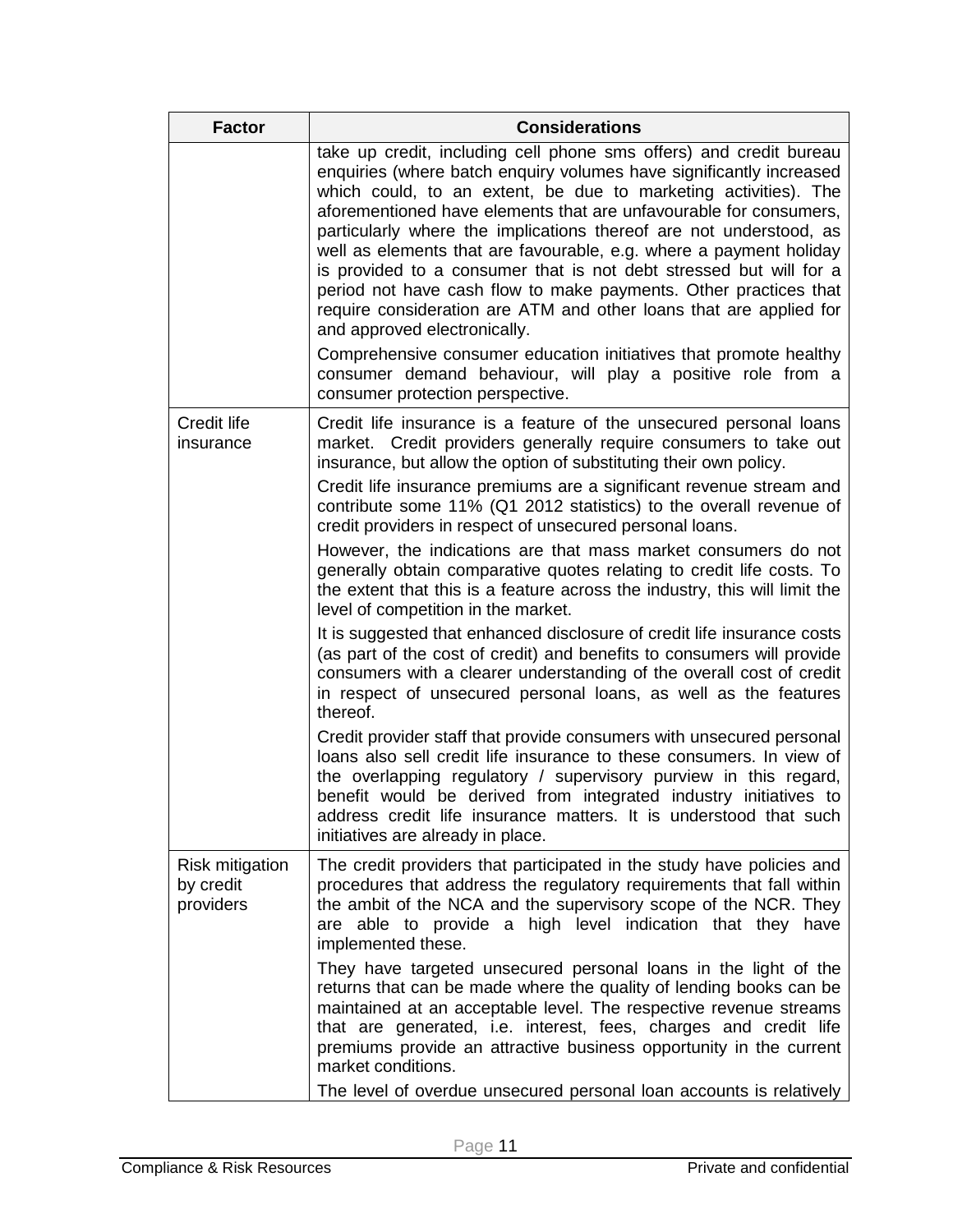| <b>Factor</b>                   | <b>Considerations</b>                                                                                                                                                                                                                                                                                                                                                                                                                                                                                                                                                                                                                                                                                                                                                                                                                                                                                                                                                                                                                        |
|---------------------------------|----------------------------------------------------------------------------------------------------------------------------------------------------------------------------------------------------------------------------------------------------------------------------------------------------------------------------------------------------------------------------------------------------------------------------------------------------------------------------------------------------------------------------------------------------------------------------------------------------------------------------------------------------------------------------------------------------------------------------------------------------------------------------------------------------------------------------------------------------------------------------------------------------------------------------------------------------------------------------------------------------------------------------------------------|
|                                 | high in comparison to secured lending products, specifically<br>mortgages and vehicle finance, however, this is, to an extent,<br>expected in the light of the inherently higher risk profile of the<br>unsecured personal loans.                                                                                                                                                                                                                                                                                                                                                                                                                                                                                                                                                                                                                                                                                                                                                                                                            |
|                                 | Credit providers and various industry stakeholders maintain that<br>there is not an immediate threat to the safety and soundness of the<br>financial system as a result of the recent strong growth in unsecured<br>personal loans. Consideration of the aforementioned falls outside of<br>the scope of the research study.                                                                                                                                                                                                                                                                                                                                                                                                                                                                                                                                                                                                                                                                                                                 |
|                                 | However, it is logical that, at some point, where very high growth<br>rates are maintained over an extended period of time, the level of<br>credit granted through unsecured personal loans will be unhealthy.<br>Past experience has shown that both credit providers and<br>consumers are, at an overall industry level, prepared to grant and<br>take up more credit than is sustainable and it is evident that the<br>impact on consumers of overextended markets will remain a<br>concern. This debate is linked to the recommendation to monitor the<br>indebtedness of consumers at a macro level.                                                                                                                                                                                                                                                                                                                                                                                                                                    |
|                                 | It is submitted that as the unsecured personal loans market matures,<br>the characteristics thereof will change. It is likely that margins could<br>narrow and the implications thereof would need to be seen in the<br>light of the level of overdues and other variables.                                                                                                                                                                                                                                                                                                                                                                                                                                                                                                                                                                                                                                                                                                                                                                  |
| Level of<br><i>indebtedness</i> | The level of indebtedness of consumers can be measured at a micro<br>level, e.g. when a loan is extended by a credit provider, or at a macro<br>level using an appropriate measure, e.g. consumer surveys or<br>industry credit health indicators.                                                                                                                                                                                                                                                                                                                                                                                                                                                                                                                                                                                                                                                                                                                                                                                           |
|                                 | The industry level South African debt to income ratio at 74.7% in Q1<br>2012 is relatively high when compared to the pre-2004 picture, but<br>has reflected an improving trend in recent years after peaking in<br>2008. The improvement is due to a gradual increase in incomes of<br>households without this increase being fully leveraged into increased<br>levels of debt. There are a number of industry level indicators of<br>consumer credit health, which point towards an improving trend,<br>although consumers remain vulnerable to potential adverse market<br>conditions. There are a number of indicators of consumer credit<br>health which point towards an improving trend, although consumers<br>remain vulnerable to potential adverse market conditions. However,<br>this picture is not clear-cut and certain statistics point towards<br>industry level concerns relating to the level of indebtedness,<br>particularly in the light of the significant number of consumers that<br>have accounts that are impaired. |
|                                 | From an individual consumer perspective, indebtedness is a function<br>of a number of interrelated variables and it is suggested that benefit<br>will be gained from regulatory / supervisory consideration thereof. In<br>particular, principle level guidelines would improve credit provider<br>understanding of the regulatory requirements in respect of<br>affordability. Further, compliance by credit providers would be                                                                                                                                                                                                                                                                                                                                                                                                                                                                                                                                                                                                             |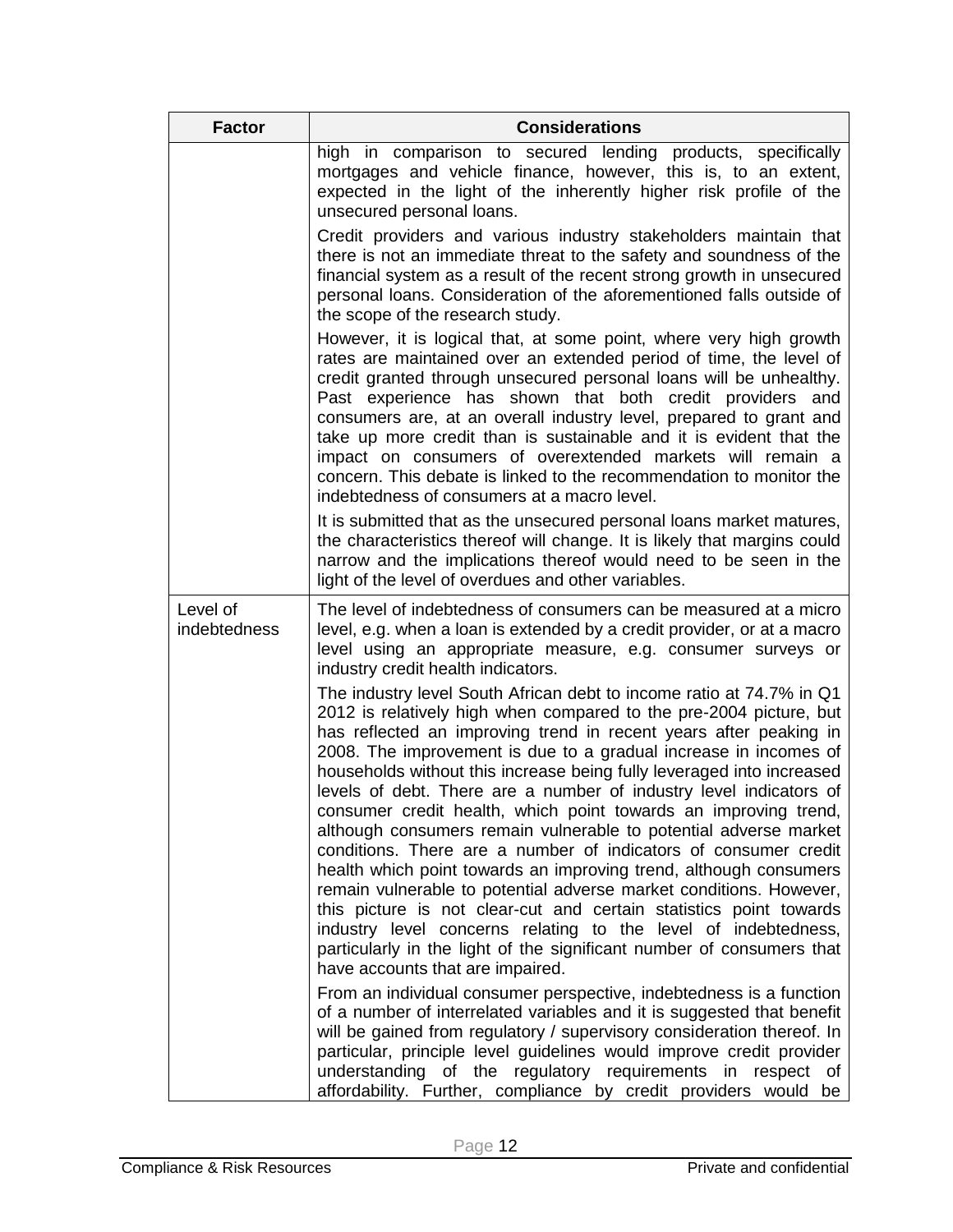| <b>Factor</b>        | <b>Considerations</b>                                                                                                                                                                                                                                                                                                                                                                                                                                                                                                                                                                                                             |
|----------------------|-----------------------------------------------------------------------------------------------------------------------------------------------------------------------------------------------------------------------------------------------------------------------------------------------------------------------------------------------------------------------------------------------------------------------------------------------------------------------------------------------------------------------------------------------------------------------------------------------------------------------------------|
|                      | improved where there is active supervision thereof in a manner that<br>encourages a "level playing field" and consumer education initiatives<br>will provide consumers with support needed in encouraging a robust<br>understanding and appreciation of the implications of credit.                                                                                                                                                                                                                                                                                                                                               |
| Access to<br>finance | The variables that drive credit demand within the regulatory<br>framework are dynamic and complex.                                                                                                                                                                                                                                                                                                                                                                                                                                                                                                                                |
|                      | Growth in unsecured personal loans plays a significant role in<br>promoting access to finance for consumers. This product, in the light<br>of the characteristics thereof, allows credit providers to price for risk,<br>the maximum interest rate being 32.1% when the study was<br>conducted and provides consumers with loans of up to R150k over<br>terms, which are typically less than 60 months (with some indication<br>that maximum amounts granted and terms offered will, to some<br>extent, be increased going forward).                                                                                              |
|                      | Pricing has a direct impact on access to credit. For instance, where<br>the interest rates that are charged to clients are reduced, there will<br>be a reduction in access to finance to certain higher risk clients that<br>could have been serviced by credit providers at those higher rates<br>(provided that they could afford the repayments relating to the credit<br>in question). Accordingly, any access to credit debate should include<br>consideration of the impact that pricing regulation will have. This<br>includes all aspects of price, including interest rates, fees, charges<br>and credit life insurance. |
|                      | Access to finance is a function of the level of income of consumers.<br>Importantly, all of the participating credit providers sell unsecured<br>personal loans to consumers that are employed and have income<br>levels that make the loans affordable.                                                                                                                                                                                                                                                                                                                                                                          |
|                      | It is logical that unsecured personal loans will be provided to a<br>greater extent where income levels are higher across the population<br>that resides in any particular area.                                                                                                                                                                                                                                                                                                                                                                                                                                                  |
|                      | Consumers that take up more credit than they can repay are, to<br>some extent, complicit in the over-indebtedness that arises. This<br>could be due to a range of underlying motivations on the part of the<br>consumer, including: lack of understanding of the implications credit,<br>disregard for the consequences of over-indebtedness, "I want it and I<br>want it now" attitudes to expenditure or asset acquisition and societal<br>pressures that promote unhealthy credit behavior.                                                                                                                                    |
|                      | It is submitted that further research into the micro and macro<br>considerations that push consumers into over-indebtedness will be of<br>value towards developing industry level guidance.                                                                                                                                                                                                                                                                                                                                                                                                                                       |
|                      | The demand for credit across the broad base of South African<br>consumers is evident. Where access to the formal market is limited<br>via market regulation or through interest rate or fee caps, credit<br>needs of consumers will be met through alternative sources, which<br>could include loans from family members or the likes of "loan<br>sharks".                                                                                                                                                                                                                                                                        |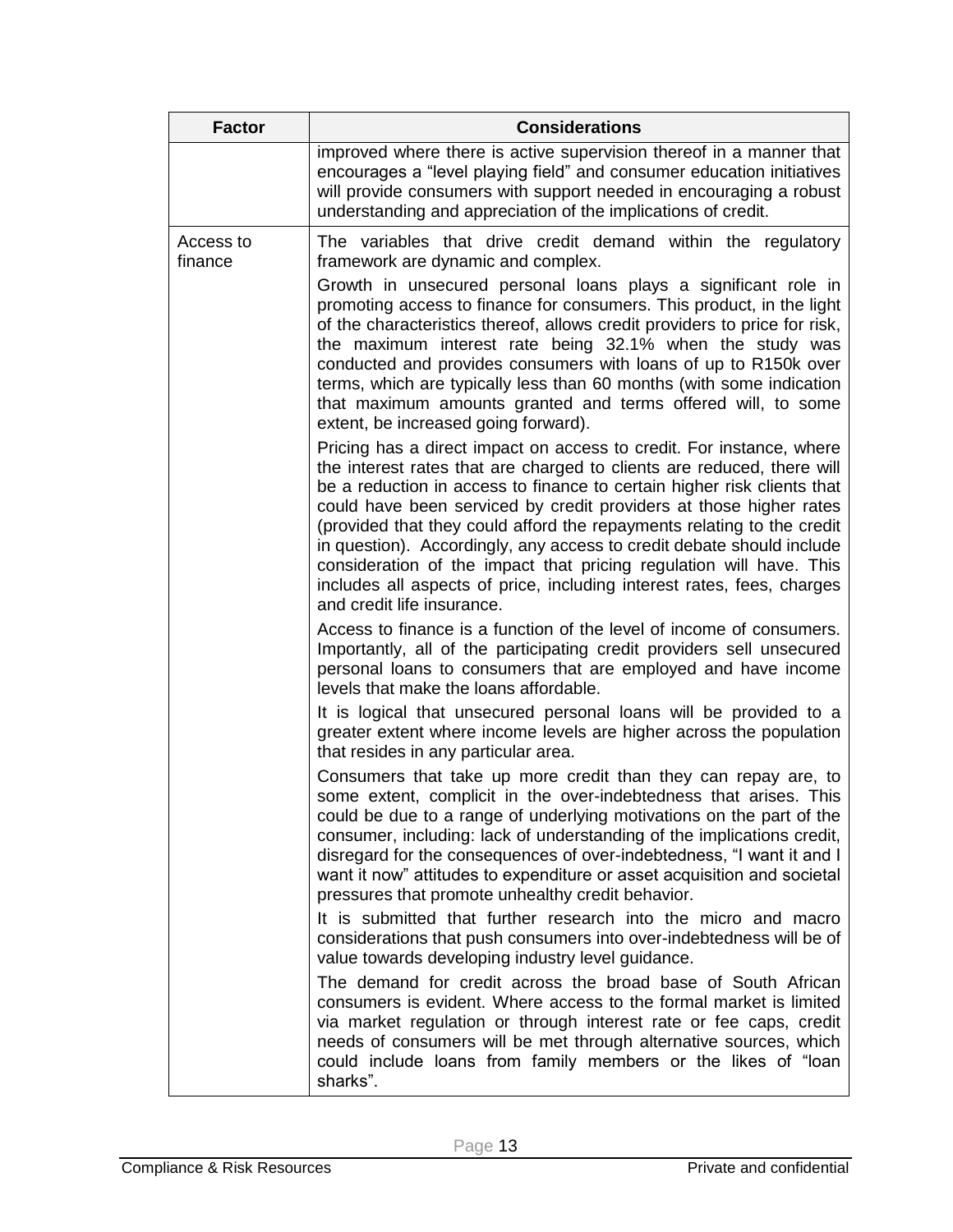| <b>Factor</b>                              | <b>Considerations</b>                                                                                                                                                                                                                                                                                                                                                                                                                                                                                                       |
|--------------------------------------------|-----------------------------------------------------------------------------------------------------------------------------------------------------------------------------------------------------------------------------------------------------------------------------------------------------------------------------------------------------------------------------------------------------------------------------------------------------------------------------------------------------------------------------|
| Features of<br>unsecured<br>personal loans | In the light of the characteristics of unsecured personal loans, there<br>are, in comparison to secured lending, less formalities and product<br>complexity in taking up credit. The credit process, from application to<br>granting of credit, can be completed within a relatively short period of<br>time.                                                                                                                                                                                                               |
|                                            | The range of expenditure or asset acquisition that can be financed<br>by unsecured personal loans has expanded somewhat with the<br>increasing loan amounts that are offered by credit providers over<br>terms that have been lengthened in recent years.                                                                                                                                                                                                                                                                   |
|                                            | It will be in the interests of consumers to take up unsecured personal<br>loans in meeting credit demand, provided that the consumers would<br>not have qualified for less expensive credit options, when it was<br>appropriate to do so, but for some reason these were not available to<br>them. This could be due to market conditions or the regulatory<br>environment not favouring the provision of cheaper secured lending<br>and credit providers opting to focus on more expensive unsecured<br>credit products.   |
|                                            | It is suggested that consideration should be given to reviewing the<br>strength of the relationship between the factors that make secured<br>credit less attractive to credit providers and the unfavourable<br>implications of constrained access to secured lending by consumers.                                                                                                                                                                                                                                         |
|                                            | Some industry commentators point to the level of indebtedness in<br>South Africa and raise the question of what is driving South Africa's<br>high indebtedness levels. Concerns relating to credit provider<br>incentives relating to the treatment of the consumers with impaired<br>records have been raised, as well as various market conduct matters<br>that lead to over-indebtedness.                                                                                                                                |
|                                            | The need to differentiate between the legal recourse of consumers<br>from compliance enforcement has been identified, notably in respect<br>of over-indebtedness and reckless lending. Over and above the legal<br>implications relating to the aforementioned, benefits will be derived<br>from a review the compliance of credit providers and the use of<br>enforcement options to addresses instances of non-compliance.<br>Increased resources would be required by the NCR to supervise<br>compliance in this regard. |
|                                            | Consumption expenditure that is financed through credit beyond<br>levels that would be considered healthy results in an increase in the<br>indebtedness of consumers and reduces future capacity of<br>consumers to spend or acquire assets. This has been described as<br>the promotion of a "hollow economy". This terminology is new and it<br>is suggested that there would be merit in further consideration<br>thereof by the NCR.                                                                                    |
|                                            | The scope of the study has not extended to an evaluation of the level<br>of satisfaction of consumers relating to unsecured personal loans.<br>The factors referred to in the commentary above require further<br>consideration. This could be addressed through research that is<br>specifically designed to understand consumer behaviour in more                                                                                                                                                                         |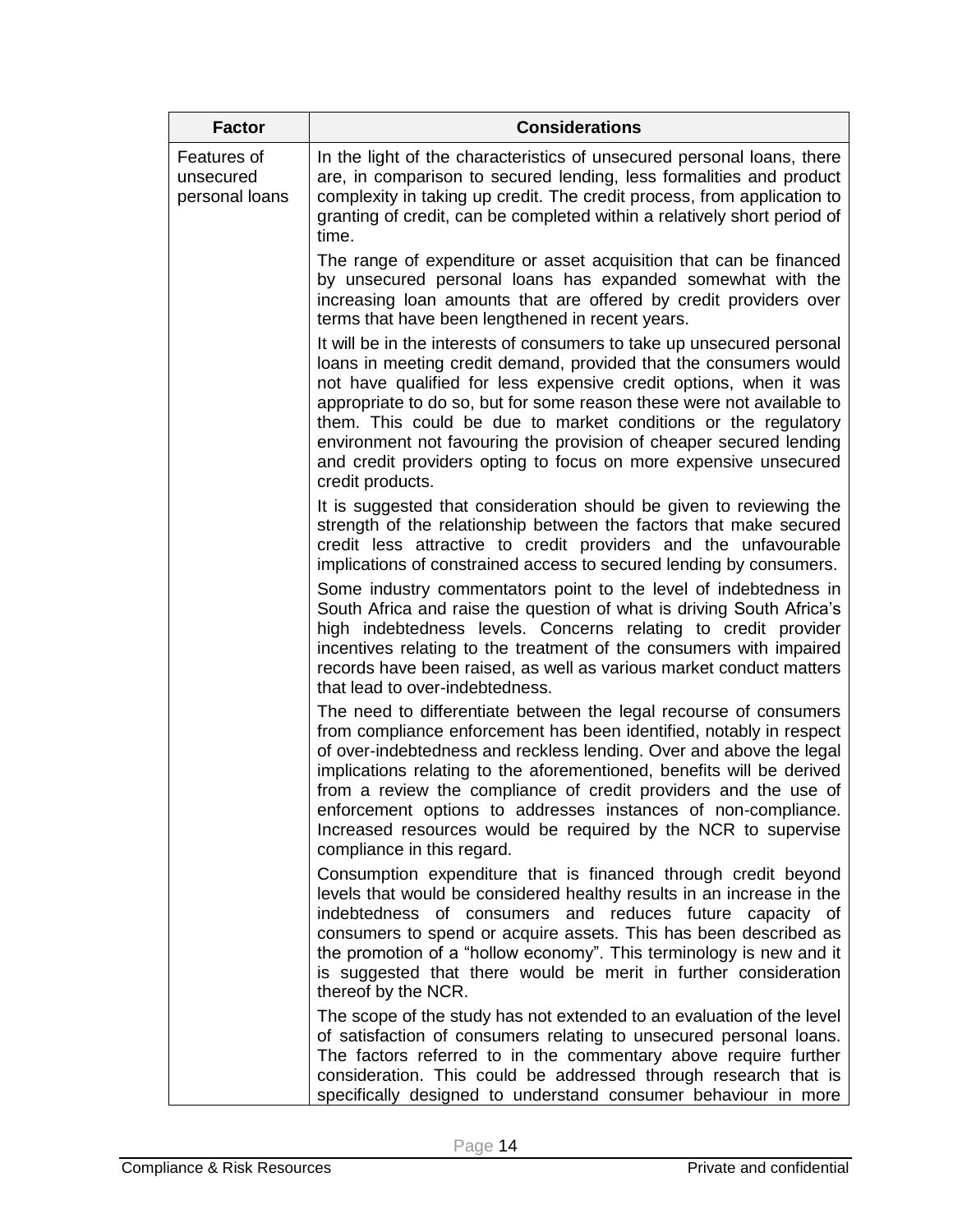| <b>Factor</b>                                                          | <b>Considerations</b>                                                                                                                                                                                                                                                                                                                                                                                                                                                                                                                                                                                                                                                                                                                                                                                                                                                                                                                                                                                                                                                                                                                                                                                                                                                           |
|------------------------------------------------------------------------|---------------------------------------------------------------------------------------------------------------------------------------------------------------------------------------------------------------------------------------------------------------------------------------------------------------------------------------------------------------------------------------------------------------------------------------------------------------------------------------------------------------------------------------------------------------------------------------------------------------------------------------------------------------------------------------------------------------------------------------------------------------------------------------------------------------------------------------------------------------------------------------------------------------------------------------------------------------------------------------------------------------------------------------------------------------------------------------------------------------------------------------------------------------------------------------------------------------------------------------------------------------------------------|
|                                                                        | detail.                                                                                                                                                                                                                                                                                                                                                                                                                                                                                                                                                                                                                                                                                                                                                                                                                                                                                                                                                                                                                                                                                                                                                                                                                                                                         |
| The effect if<br>consumers use<br>alternative<br>methods of<br>funding | The core variables that should be considered in evaluating the<br>impact of unsecured personal loans on consumers from a cost of<br>credit perspective are the capital amount advanced, costs (i.e.<br>interest rate, initiation fees, services fees and credit life insurance)<br>and the term of a loan. For instance, the bigger the capital amount<br>advanced, the higher the amount of interest will be for any given<br>interest rate. The higher the interest rate charged, the higher the cost<br>to the consumer will be for a given loan amount. Extending the term<br>of a loan will have the effect of reducing the amount of the periodic<br>installments payable in respect a loan (typically paid monthly), but<br>interest will be paid over a longer term, thereby increasing the cost of<br>finance over the term of the loan in nominal terms. For example, for<br>a loan of R10,000 (with an initiation fee of R650 and a monthly credit<br>life payment of R63 and a monthly services service fee of R57) will<br>have total installments for the 36 month loan which will total 2.1<br>times the initial capital amount of the loan (excluding capitalised<br>costs), which is 0.6 times higher than a 12 month loan repayment<br>multiple of 1.5 times. |
|                                                                        | Where consumers require credit, they choose the credit products<br>that are available from credit providers that suit their personal<br>circumstances. This may take the form of secured credit, for instance<br>mortgages for house acquisitions or installment credit in respect of<br>the purchase of motor vehicles. Alternatively, consumers may<br>choose an unsecured credit option, specifically where the purpose of<br>the credit is not suitable for secured lending or they do not qualify for<br>such credit.                                                                                                                                                                                                                                                                                                                                                                                                                                                                                                                                                                                                                                                                                                                                                      |
|                                                                        | In view of the characteristics of unsecured personal loans, this<br>product is clearly not a full substitute for secured lending, particularly<br>in respect of mortgage advances. However, if it can be shown that<br>unsecured personal loans have been taken up because mortgage<br>finance was not extended to a consumer who would normally qualify<br>for a mortgage, a comparison between the two products would be<br>valid. Firstly, the interest rate that is offered in respect of unsecured<br>personal loans would be relatively high, the average interest rate<br>offered by the participating credit providers being some 23.5%, which<br>compares to a typical rate of some 16% for loans in the region of<br>R150k, as opposed to a 9% rate that could be obtained in respect of<br>a mortgage.                                                                                                                                                                                                                                                                                                                                                                                                                                                               |
|                                                                        | The total mortgage installments for a given amount advanced, say<br>R150k, will be higher than the total installments in respect of an<br>unsecured personal loan for the same amount, as a result of the<br>lower monthly mortgage installment being repaid over a longer<br>period of time (typically 240 months for mortgages in comparison to<br>some 60 months unsecured personal loans). However, the borrower<br>may pay more in real terms for the unsecured personal loan than for<br>a mortgage, notwithstanding the longer term of the bond.<br>The use of an unsecured personal loan to finance the acquisition of a                                                                                                                                                                                                                                                                                                                                                                                                                                                                                                                                                                                                                                                |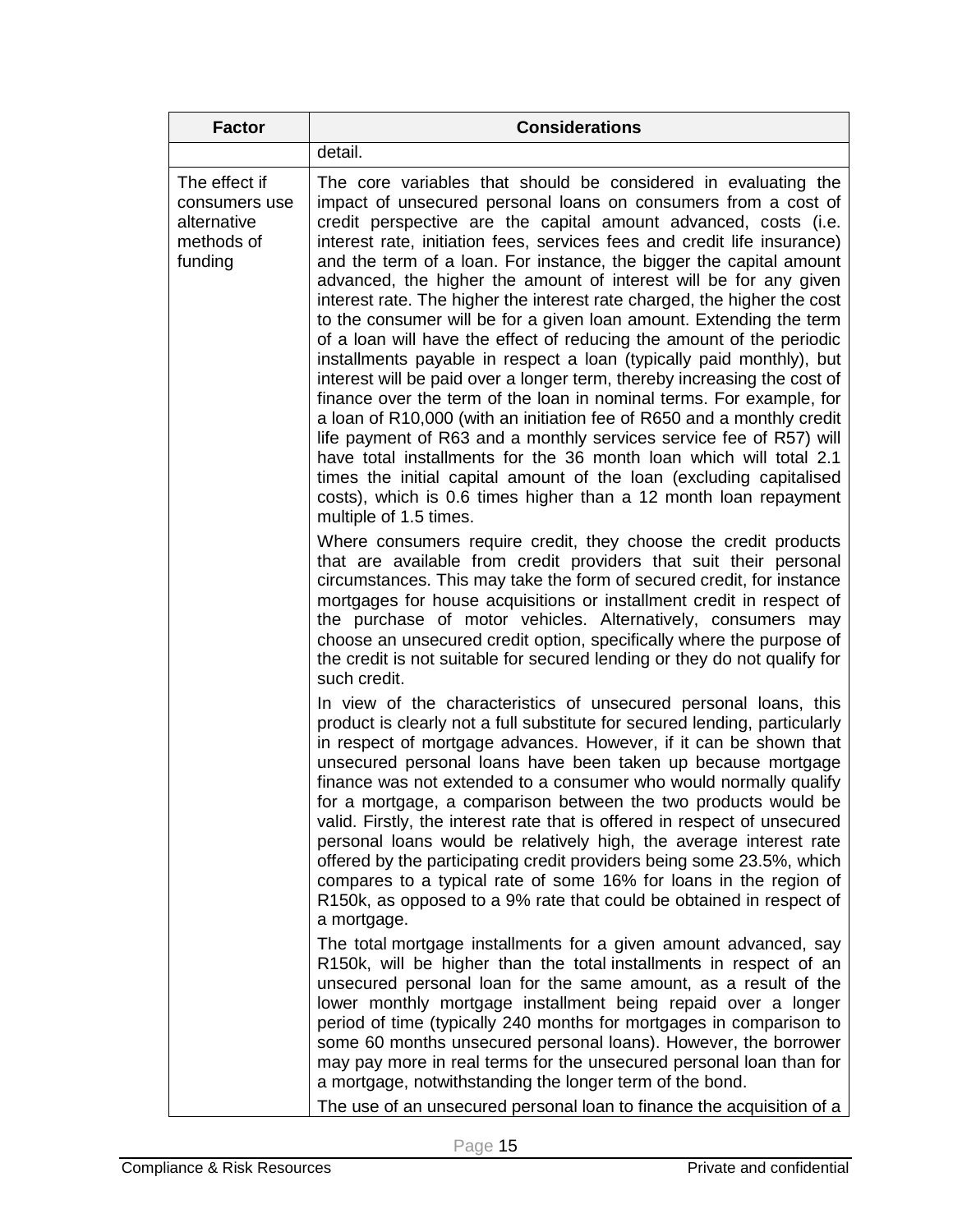| <b>Factor</b> | <b>Considerations</b>                                                                                                                                                                                                                                                                                                                                                                                                                                                                                                                                                                                                                                                                                                                                                                                                                                                                                                                                                                                                                                                                                                                                                                                                                                                                                                                                                                                                                                                                                                                                |
|---------------|------------------------------------------------------------------------------------------------------------------------------------------------------------------------------------------------------------------------------------------------------------------------------------------------------------------------------------------------------------------------------------------------------------------------------------------------------------------------------------------------------------------------------------------------------------------------------------------------------------------------------------------------------------------------------------------------------------------------------------------------------------------------------------------------------------------------------------------------------------------------------------------------------------------------------------------------------------------------------------------------------------------------------------------------------------------------------------------------------------------------------------------------------------------------------------------------------------------------------------------------------------------------------------------------------------------------------------------------------------------------------------------------------------------------------------------------------------------------------------------------------------------------------------------------------|
|               | vehicle instead of a secured vehicle finance product, would, for the<br>most part, be evaluated in terms of the interest rates offered, which<br>will be typically higher in respect of unsecured personal loans,<br>resulting in higher monthly installments.                                                                                                                                                                                                                                                                                                                                                                                                                                                                                                                                                                                                                                                                                                                                                                                                                                                                                                                                                                                                                                                                                                                                                                                                                                                                                       |
| Use of credit | In view of the size and term of unsecured personal loans offered by<br>credit providers, they would not be large enough or taken out over a<br>long enough term to finance the acquisition of formal housing or<br>expensive motor vehicles, however, they could be used for low cost<br>housing, property extensions, paying a deposit on a house and<br>education costs. The aforementioned could be classified as "wealth<br>creation" purposes. On the other hand, consumption related credit<br>extension would include household consumption expenditure and<br>costs relating to social family commitments. Some credit provided<br>could be consumption or wealth creation purposes. This will depend<br>on the circumstances, for example vehicles and furniture could be<br>used to generate income if the assets in question are used in a<br>business or could be for personal use by the consumer, i.e.<br>consumed over the life of the asset.<br>Credit providers do not generally take into account the consumer's<br>credit usage (underlying purpose in taking out a loan) in making<br>credit approval decisions. In other words, whether the credit that is<br>obtained is for consumption or wealth creation purposes is, in<br>general, not directly relevant to the credit assessment process that is<br>undertaken by credit providers. This is understandable in that<br>unsecured personal loans are extended to consumers without<br>consideration of any underlying asset that may be acquired for<br>security purposes. |
|               | Unsecured personal loans are used for both wealth creation and<br>consumption purposes. Statistics obtained from credit providers for<br>Q3 2011, the "building and renovations" usage category reflects a<br>relatively large component of the total at 23% of credit granted for<br>the quarter. The amounts advanced to consumers are, to a large<br>extent, made up of smaller balance loans, with over half thereof with<br>lower than R30k advances. This could be an indication that the loans<br>are being used for informal housing or that relatively inexpensive<br>building or renovation costs are being incurred.<br>Debt consolidation (internal and external) is a significant feature of<br>the market. This constitutes some 27% of the credit granted during<br>Q3 2011.<br>This study has, to a large extent, relied on the analysis of credit<br>usage furnished by credit providers. A full analysis of the usage of<br>credit by consumers may reveal further information that could be<br>used in informing the development of policy.                                                                                                                                                                                                                                                                                                                                                                                                                                                                                       |

Each of the factors that are highlighted above are addressed in more detail in the respective sections of the full report that has been prepared.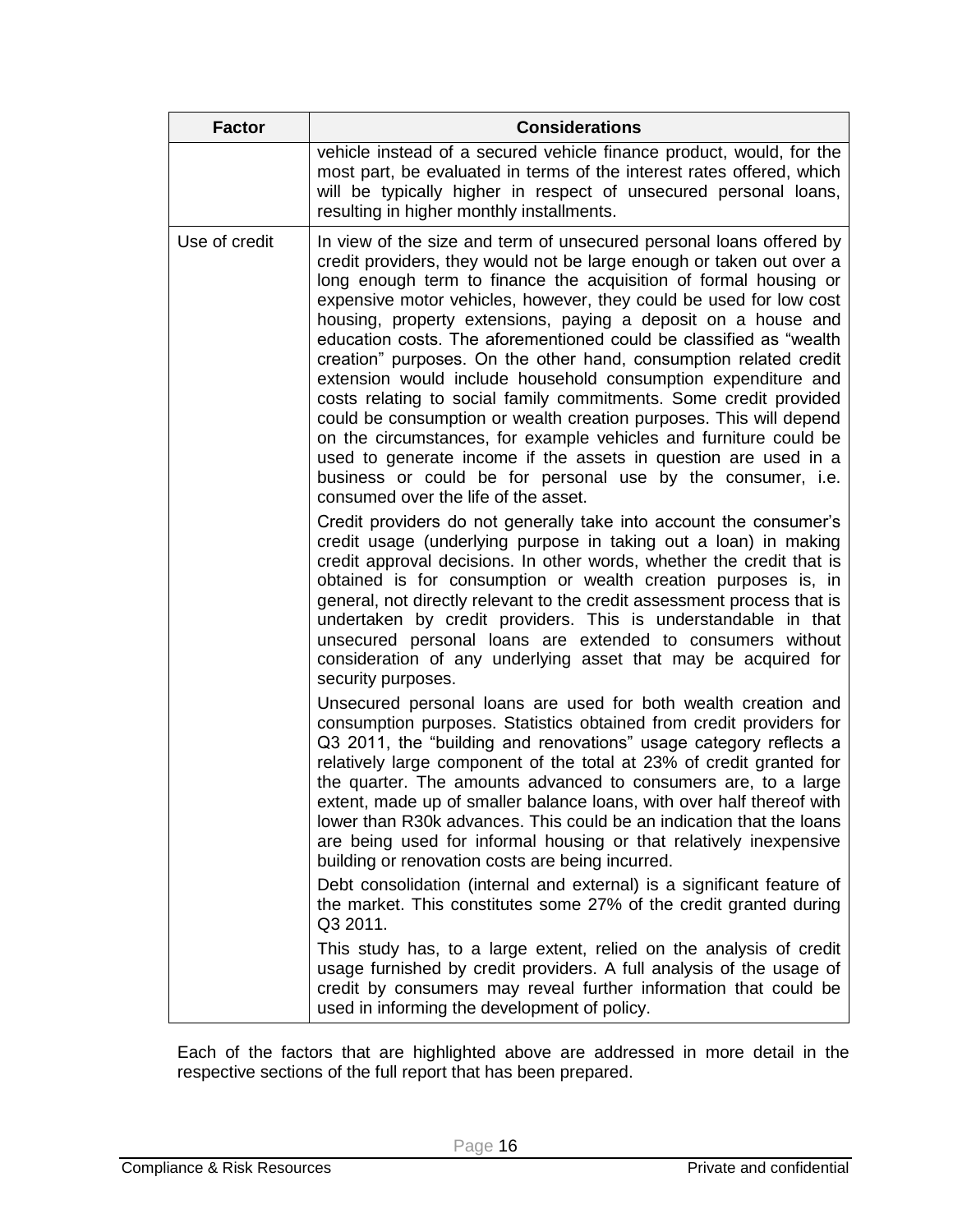A representative of one of the credit providers mentioned that making changes to credit market regulation or the supervision thereof "is a lot like making changes to 'Rubik's Cube'". This is perhaps a colourful way of describing the interrelationships between the supply and demand factors that are relevant to the debate relating to the high growth in unsecured personal loans, but it is a useful representation of the challenges faced. Where changes are made to an aspect of the regulatory or supervisory requirements, these could have an impact on various aspects of the credit market, some intended and some unintended (much like making changes to Rubik's Cube).

This is illustrated by the apparent reluctance of banks to grow their mortgage books at rates that compare to the growth rates of their unsecured lending books. One of the drivers of this credit supply dynamic is the introduction of payment system changes that are designed to level the playing field between banks and other credit providers – This, together with various other factors, has made secured lending less attractive from a business sustainability perspective, as described in part of this report.

The strong growth in unsecured personal loans is impacting the level of indebtedness of consumers and is changing the shape of the market, with a trend which reflects larger loans being offered over longer periods.

In summary, the following high level recommendations are put forward for consideration by the NCR. These are made in the light of the findings of the research that has been undertaken into unsecured personal loans, but aspects thereof could be relevant across the board to all products / business that falls within the ambit of the NCA.

Consumer study:

Various opportunities have been identified for consumer related studies. These include consumer credit behavior, credit demand analysis, consumer focus on installments as opposed to the cost of credit, credit usage and monitoring of the level of unsecured lending against consumer indebtedness.

Consumer education:

Consumer education initiatives that are designed to encourage healthy consumer credit behaviour and a sound understanding of the implications of credit will provide consumers with valuable support in promoting behaviour that will lead to improving levels of indebtedness.

Supervisory investigation:

The monitoring or inspection of credit providers (offsite as well as onsite), with the focus on both large and smaller organisations, will provide the impetus for improving levels of compliance with regulatory requirements. It is submitted that the governance of credit providers should serve as a point of departure in this regard.

#### Credit market:

Further consideration of various aspects of the credit market will provide perspectives that will inform the development of policy, notably in respect of total cost of credit disclosure (including credit life), affordability guidelines, structural disincentives for credit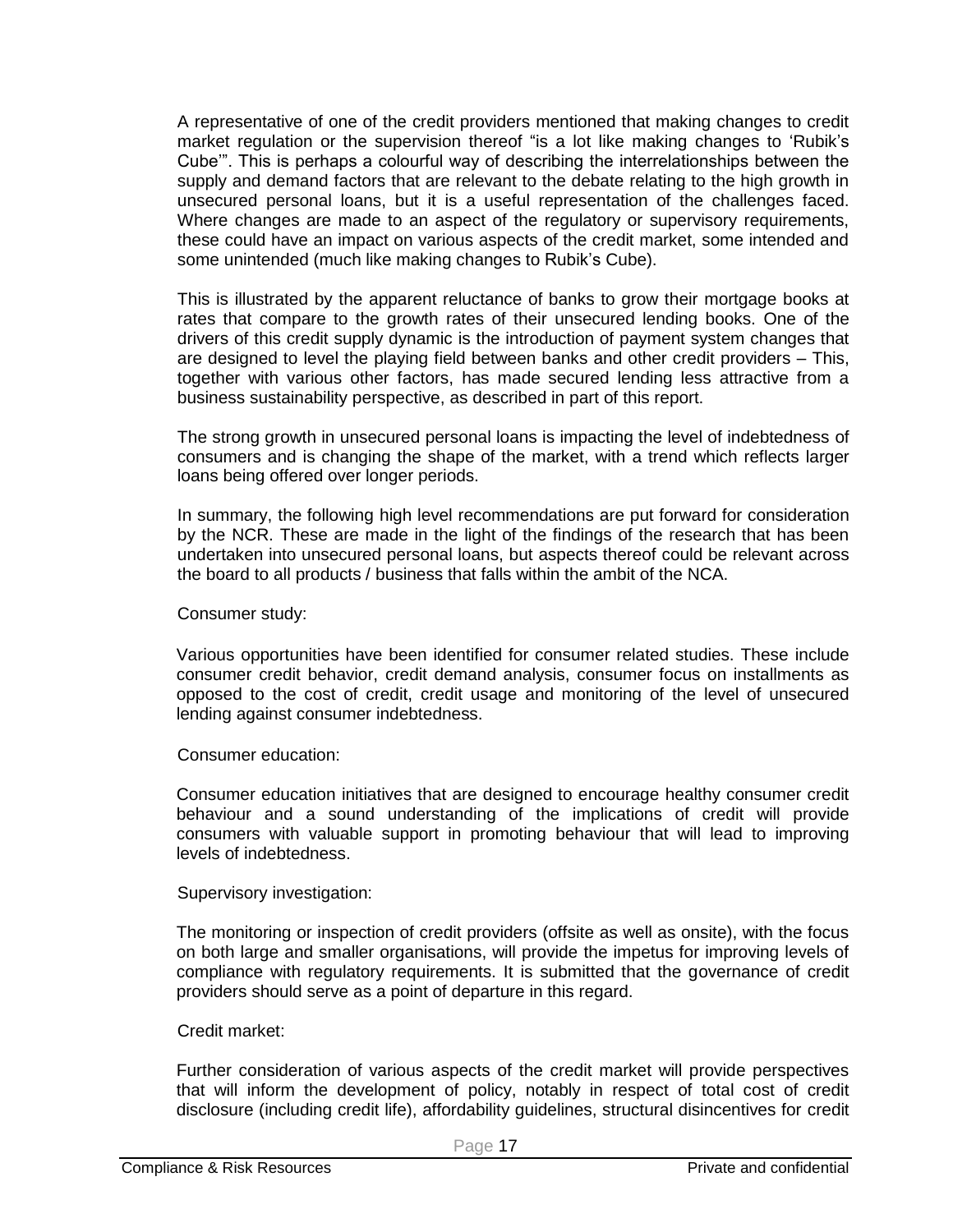providers to provide secured credit (particularly mortgage loans) and the implications of consolidation loans and multiple loans to consumers.

#### **3 CONCLUSION**

This report has been prepared in order to record the findings of a limited scope research assignment that has been undertaken by Compliance & Risk Resources. This document is seen as a work in progress that serves as a platform from which to further investigate factors that are relevant in understanding the high growth that has been reported in respect of unsecured personal loans.

In conclusion, the following observations are made:

- It is advisable to differentiate between "financial system" and "consumer protection" implications of the growth in unsecured personal loans. This will encourage a dialogue that focuses on the ambit of the NCA within the supervisory purview of the NCR;
- Benefit will be derived from the development of a definition and understanding of consumer credit health at a macro level in South Africa, i.e. from the perspective of the level of indebtedness of consumers at industry level as well as other relevant factors;
- The majority of unsecured personal loans are advanced to consumers that are vulnerable to changes in economic conditions and should conditions deteriorate in the current uncertain environment this could have a significant impact on "consumer credit health". These consumers may also be vulnerable to events that could impact each consumer individually, for example a life event such as severe illness;
- Unsecured personal loans have encouraged access to credit, but with this increased access to credit there is some trade off between the level of overdues and the access that is facilitated by this product;
- A significant amount of unsecured personal loans are written at the margin, i.e. at or close to the interest rate cap of 32.1%. Such lending is typically advanced to higher risk customers, who will perhaps most benefit from the NCA requirements. It is suggested that monitoring of business that falls into this category will provide perspectives needed to understand the effectiveness of consumer protection measures in the light of the market dynamics.
- The relatively high level of consumers with impaired accounts with credit bureaus is a concern. The level of consumers with impaired credit records requires consideration;
- There has been constrained growth in mortgages over the last year as a result of numerous interrelated factors that have contributed to the attractiveness of mortgage business being eroded. Benefit would be derived from further investigation into the structural considerations that have contributed to the relatively low growth in secured lending in recent years;
- The current high growth in unsecured personal loans will raise increasing consumer credit sustainability questions if this is perpetuated over an extended period of time. Although the market is expected to mature which will moderate the returns that can be made by credit providers, the current relatively high margins have made this product attractive and growth rates have not yet slowed;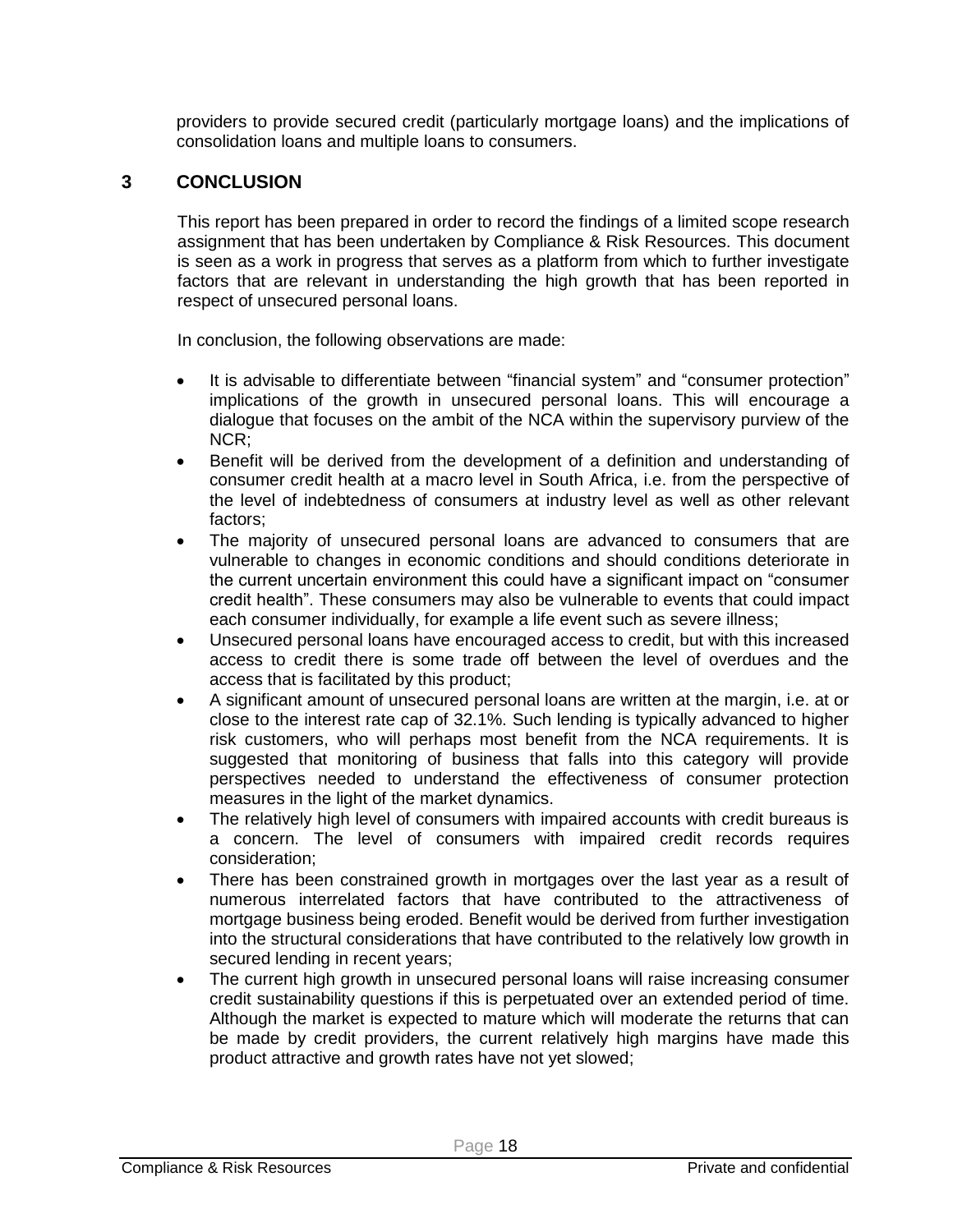- A robust segmentation of both credit providers and consumers will facilitate improved analysis and communication across the industry in respect of both the supply and demand for credit;
- There will be benefit from explicit differentiation between the focus on the laws that protect consumers (legal perspective) and credit provider compliance considerations (that can be supervised in the protection of credit providers). Notable, the NCR has limited capacity for review of credit providers and enforcement of compliance across the broad base of credit providers; and
- Further consumer related research is needed to analyse credit demand factors that have been identified.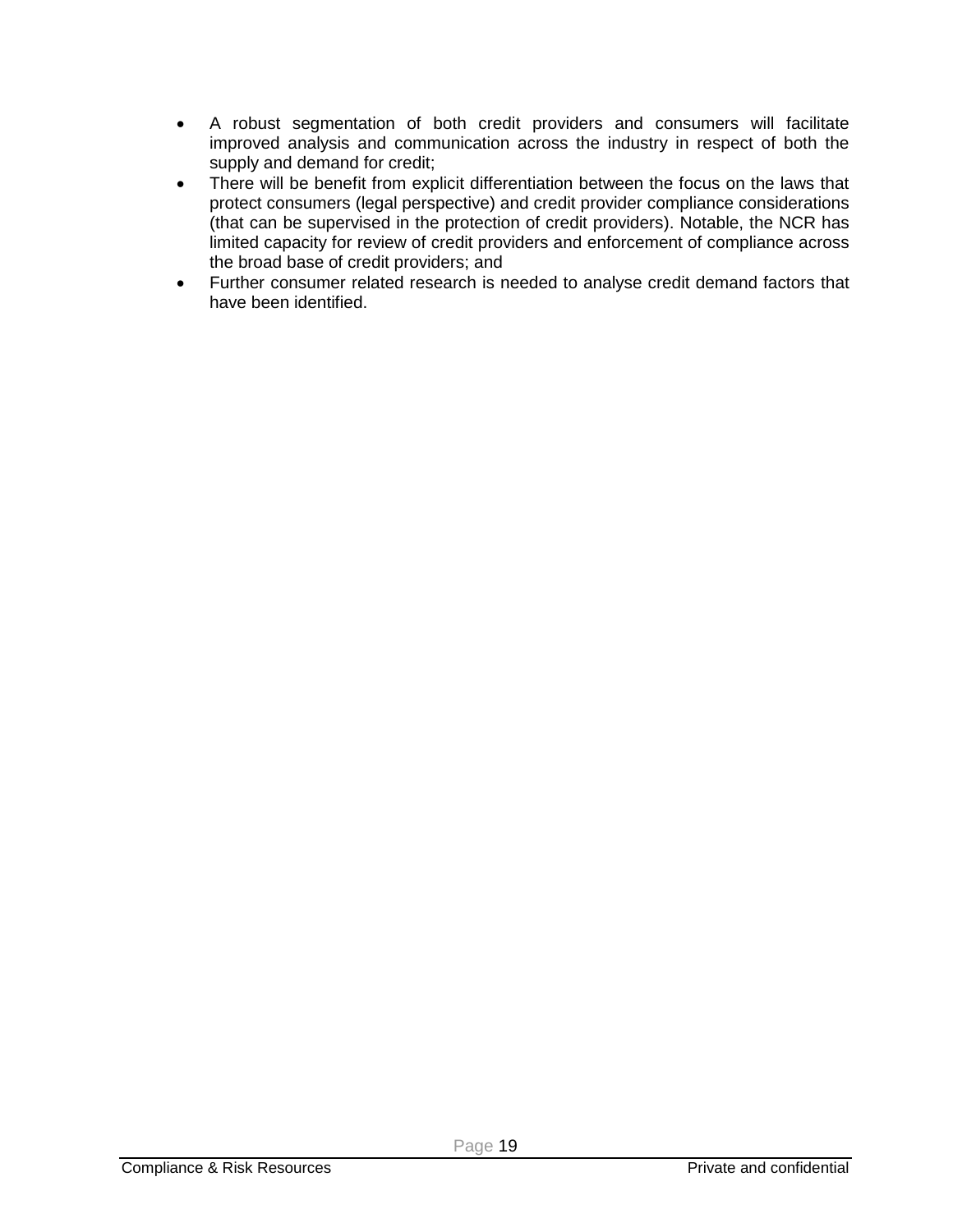#### **BIBLIOGRAPHY**

- 1. MBD Credit Solutions and Unisa Bureau of Market Research. Consumer Financial Vulnerability Index. Quarter 4 2011.
- 2. Feasibilty. Privileged report to the National Credit Regulator. The cost of credit, access to credit and associated market practices. August 2011.
- 3. National Credit Act No. 34, 2005.
- 4. NCR Guideline Number 2. Compliance Report. September 2010.
- 5. NCR statistical information.
- 6. Banking Association of South Africa. Analysis of the Level of Debt of South African Consumers. April 2012.
- 7. DCASA. Consumer Debt Stress Presentation. 16 February 2012.
- 8. Statistics SA. Statistical release P0141. Consumer Price Index February 2012. Release date 18 April 2012.
- 9. South African Reserve Bank. Quarterly Bulletin No 263. March 2012.
- 10. TransUnion SA Consumer Credit Index. High Level Overview. 28 February 2012.
- 11. UNISA Bureau of Market Research. Consumer Financial Vulnerability Index. Quarter 4 2011.
- 12. Momentum / UNISA Household Financial Wellness Index 2011.
- 13. FinMark Trust. FinScope Study. 2008 to 2011 datasets.
- 14. South African Reserve Bank. [http://www.resbank.co.za.](http://www.resbank.co.za/)